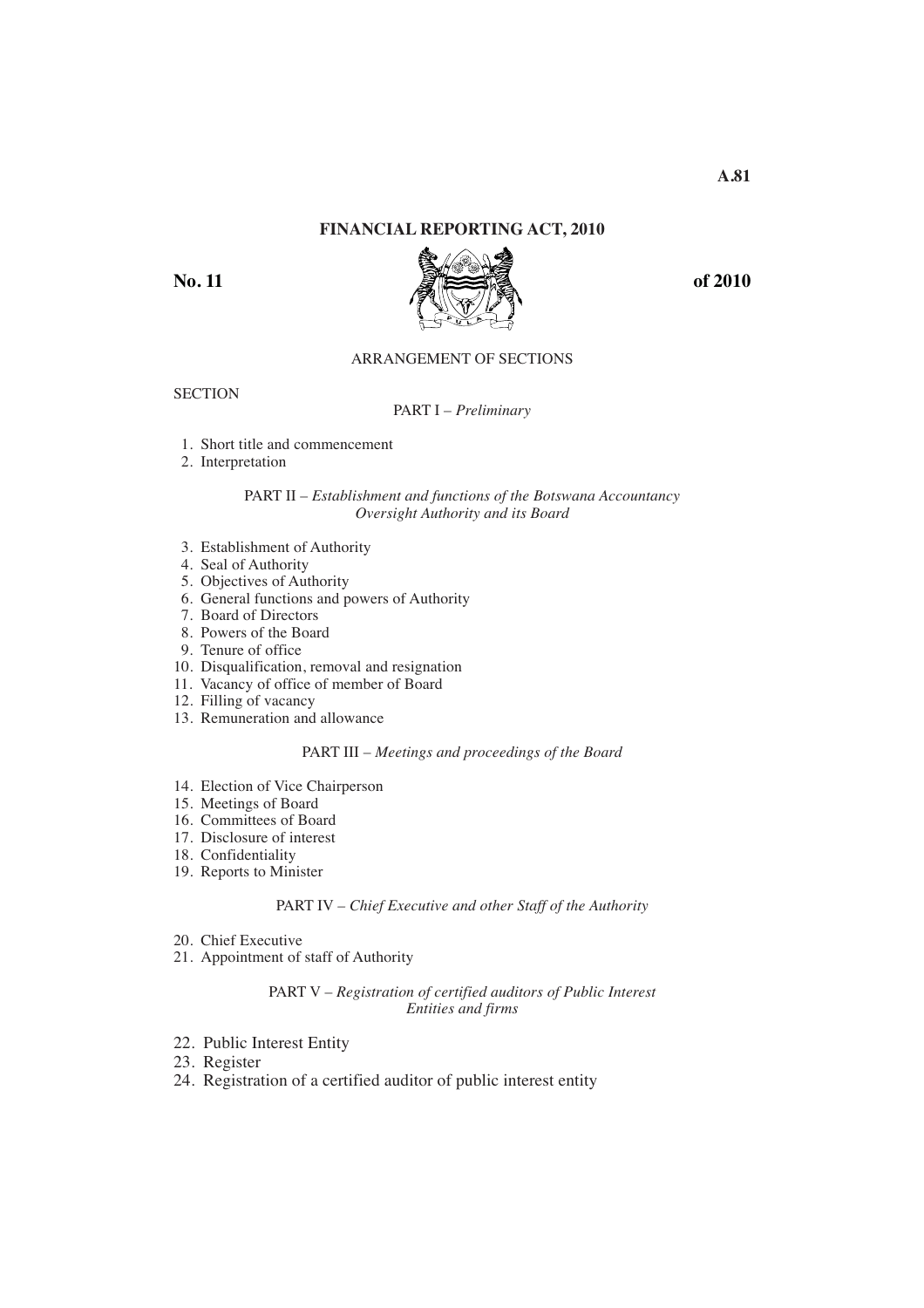# **A.82**

- 25. Registration of audit firm for public interest entity
- 26. Certificate of registration
- 27. Renewal of registration
- 28. Refusal to register a person or firm
- 29. Appeal against refusal to register
- 30. Change of name
- 31. Cancellation or suspension of registration
- 32. Restoration of name to register
- 33. Register to be prima facie evidence
- 34. Offences in connection with registration

# PART VI – *Disciplinary and other Inquiries*

- 35 . Inquiry by Board
- 36. Disregard of summons, etc.
- 37. Powers of Board at inquiry
- 38. Disciplinary powers of Board
- 39. Unfit to practise
- 40. Appeals Committee
- 41. Appeals
- 42. Publication of outcome of proceedings

#### PART VII – *Standards of Practice of Certified Auditors of Public Interest Entities*

- 43. Unauthorised audit practice
- 44. Auditor's report and opinion
- 45. Material irregularity
- 46. Independence of auditor
- 47. Conflict of interest
- 48. Sanctions of certified auditor of public interest entity

#### PART VIII – *Accreditation and Oversight of the Botswana Institute of Chartered Accountants*

- 49. Public interest oversight of Institute
- 50. Accreditation of Institute and branches of the accountancy profession
- 51. Cancellation of accreditation

#### PART IX – *Setting of Standards and Monitoring*

- 52. Financial reporting standards
- 53. Auditing standards
- 54. Publication standards
- 55. Compliance by public interest entities and others
- 56. Monitoring of financial statements and reports
- 57. Practice review of auditors
- 58. Power of investigation
- 59. Sanctions of public interest and other entities, and their officers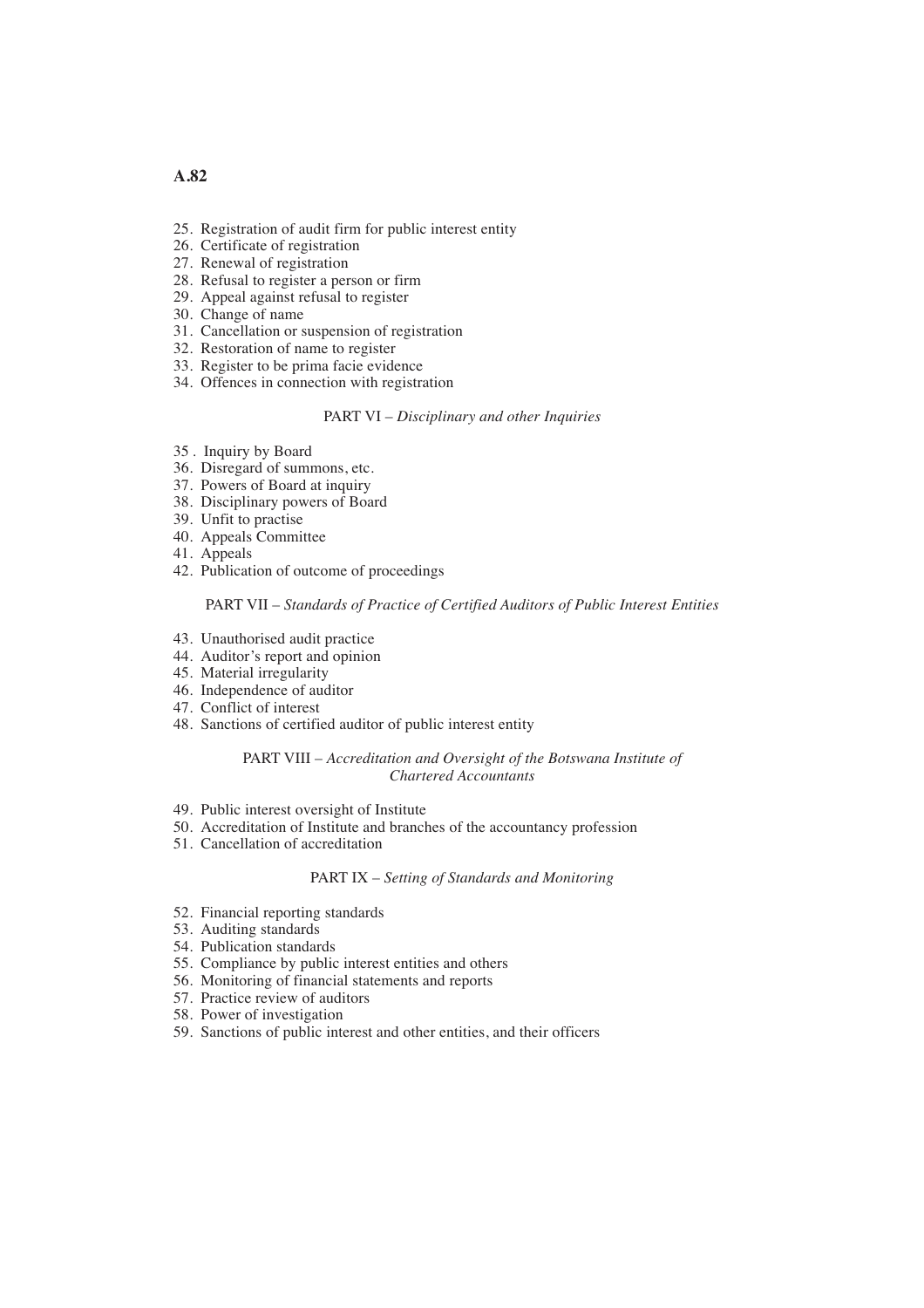- 60. Revenues of Authority
- 61. Annual estimates
- 62. Financial year
- 63. Imposition of fines
- 64. Charges
- 65. Accounts and audit
- 66. Financial and annual report
- 67. Submission of reports to Minister
- 68. Performance audit

## PART XI – *Miscellaneous provisions*

- 69. Indemnity
- 70. Offences and penalties
- 71. Regulations
- 72. Rules of the Authority
- 73. Transitional provisions

# **An Act to establish the Botswana Accountancy Oversight Authority as the independent oversight body of the accounting and auditing profession; to regulate the reporting of financial matters of public interest entities and the corporate sector; and for matters incidental thereto.**

*Date of Assent:* 03/09/10 *Date of Commencement:* On Notice ENACTED by the Parliament of Botswana.

#### PART I – *Preliminary*

**1.** This Act may be cited as the Financial Reporting Act, 2010 and shall come into operation on such date as the Minister may, by Order, appoint.

**2.** In this Act, unless the context otherwise requires — "annual report" means the document that an entity issues on an annual basis of its affairs, including its financial statements together with the audit report, and the report from its Board of Directors;

"annual revenue" means revenue accruing over the preceding 12 months; "audit" means an examination of the financial statements of an organisation to form an opinion on whether the —

- *(a)* information presented in the financial statements, taken as a whole, reflect the true and fair financial position of the organisation including its assets and liabilities at a given date and its profits and losses for the given period; and
- *(b)* the financial statements are prepared in accordance with the applicable financial reporting standards;

Short title and Commencement Interpretation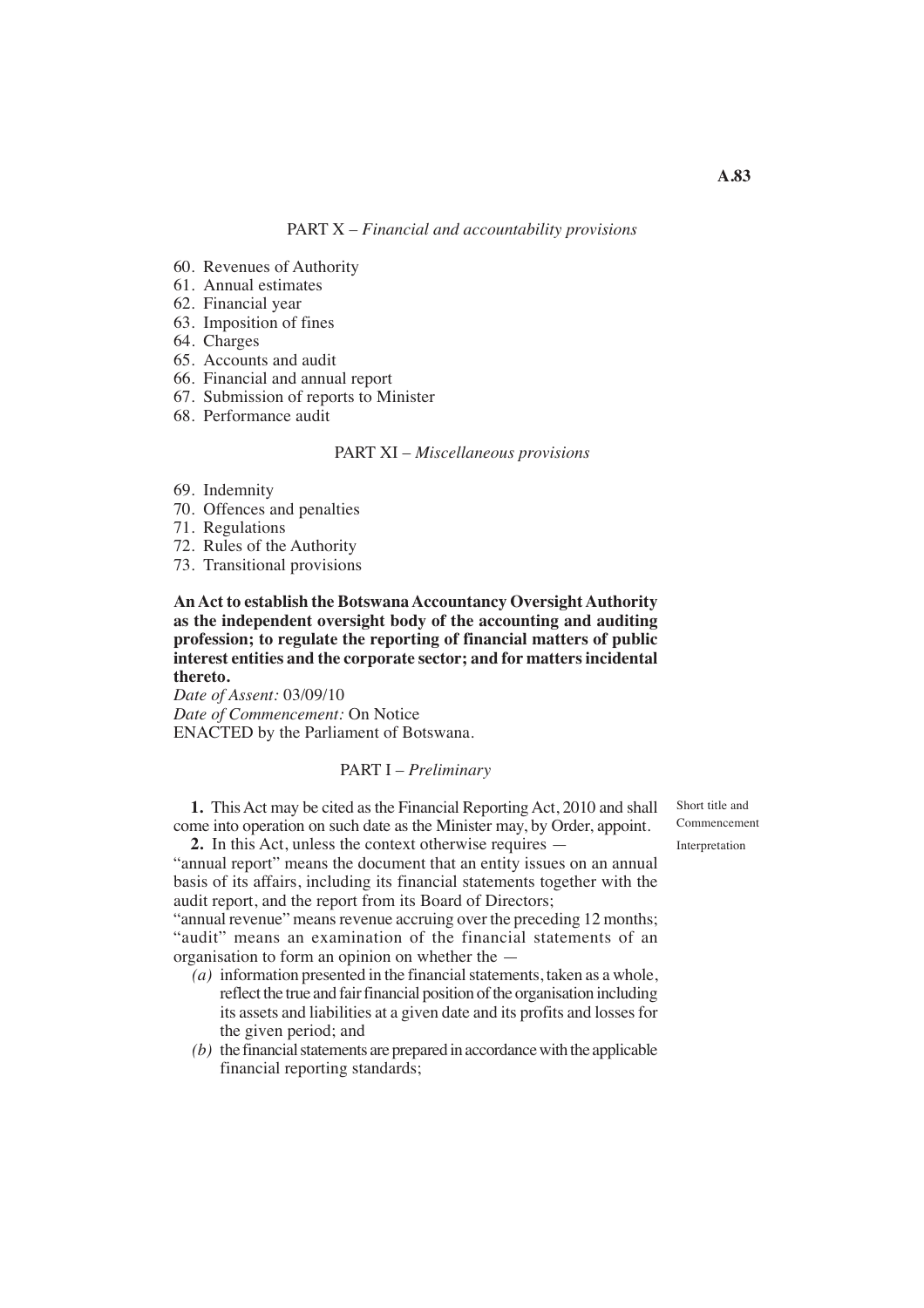- "auditor" means a person, whether independently or as a partner of an audit firm, or as an employee of the Government that provides audit services to a private or public entity;
- "audit firm" means a firm that provides audit services to a private or public entity;
- "auditing standards" means the auditing standards issued by the Authority under section 53;
- "Authority" means the Botswana Accountancy Oversight Authority established under section 3;
- "Board" means the Board of Directors established under section 7;
- "certified auditor" means an auditor registered under the Accountants  $Act$

Act No. 12 of 2010

- "certified auditor of public interest entity" means an auditor registered to provide audit services to a public interest entity in accordance with section 24;
- "certified auditor of P.I.E" means the certified auditor of public interest entity;
- "entity" means any person or body of persons, whether incorporated or unincorporated;
- "financial reporting standards" means the financial reporting standards issued by the Authority under section 52;
- "financial statements" means a complete set of financial statements whether interim or final, prepared and presented in accordance with the financial reporting standards issued by the Authority under section 52;
- "firm" means an audit firm for certified auditors of public interest entities registered under section 25, which firm provides audit services to public interest entities;
- "independence" means independence of mind, independence in appearance, or both;
- "independence of appearance" means the avoidance of facts and circumstances that are so significant that a reasonable and informed third party having knowledge of all relevant information, including any safeguards applied, will reasonably conclude that the integrity, objectivity or professional scepticism of a firm or a member of the audit team had been compromised;
- "independence of mind" means the state of mind that permits the provision of an opinion without being affected by influences that compromise professional judgment, allowing an individual to act with integrity, and exercise objectivity and professional scepticism;
- "Institute" means the professional accountancy body known as the Botswana Institute of Chartered Accountants established under section 3 of the Accountants Act;
- "material irregularity" means an irregularity that, by itself, or in combination with other irregularities, results in a misstatement of the financial statements of an entity, or in its financial statements not fairly presenting the operations and financial condition of the entity and that, if properly presented, would affect a financial or investment decision of the user;

Act  $No$  12 of 2010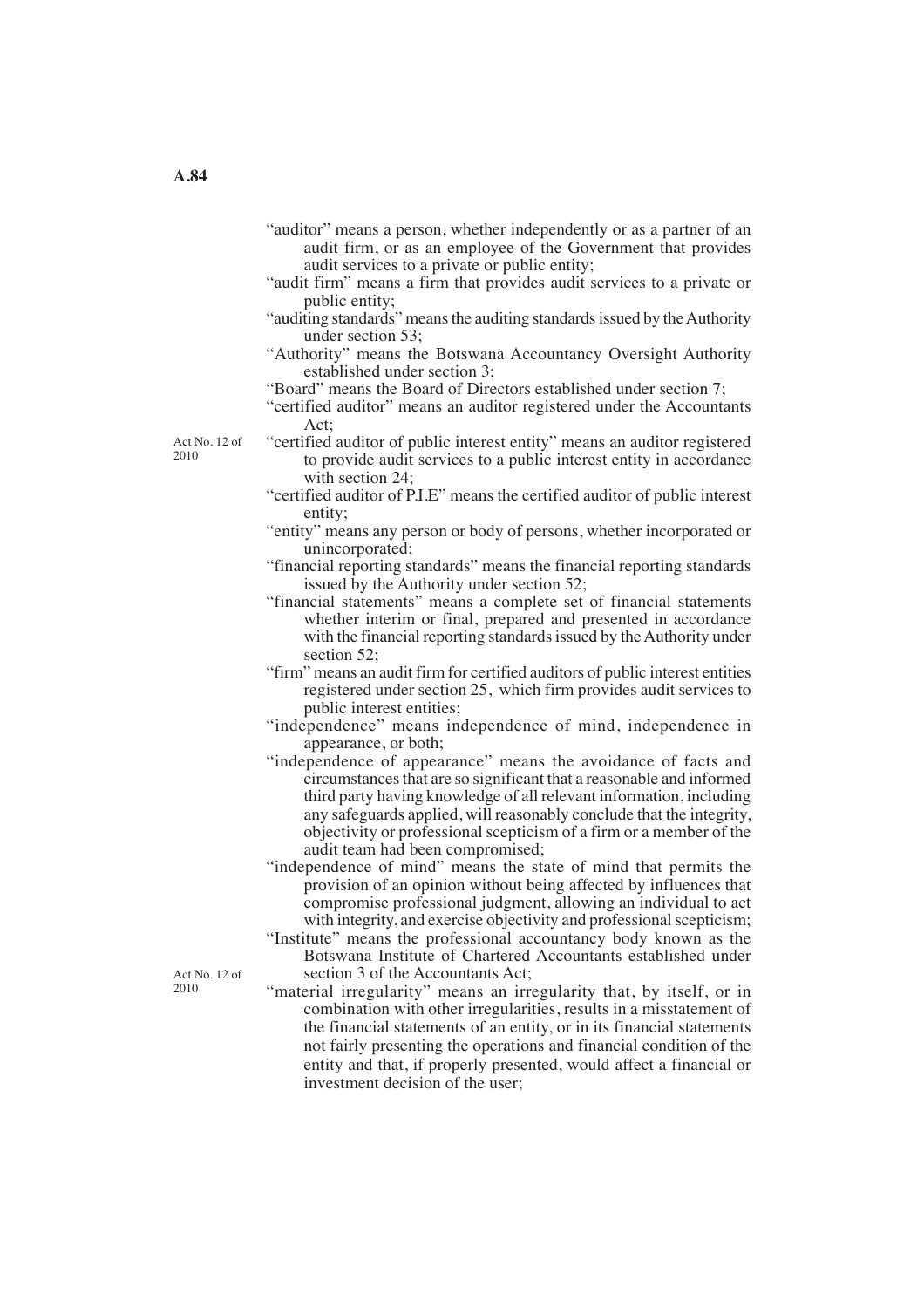"officer" in relation to a public interest entity, means a person who is responsible for the preparation of financial statements, and includes a member of the audit practice review committee, the chief executive, the chief financial officer and directors;

"professional misconduct", with the necessary modifications, has the same meaning assigned to the acts or omissions constituting misconduct specified under the Schedule to the Accountants Act; "public interest entity" has the meaning assigned to it under section 22; and "rules" means the rules of the Authority made under section 72.

## PART II – *Establishment and functions of the Botswana Accountancy Oversight Authority and its Board*

**3.** (1) There is hereby established a body to be known as the Botswana Accountancy Oversight Authority.

(2) The Authority shall be a body corporate with perpetual succession and a common seal, capable of suing and being sued in its own name and, subject to the provisions of this Act, of doing or performing all such acts as bodies corporate may, by law, do or perform.

**4.** (1) The seal of the Authority shall be such device as may be determined by the Board and shall be kept by the Chief Executive.

(2) The affixing of the seal shall be authenticated by the Chairperson or Vice Chairperson and the Chief Executive or any other person authorised in that behalf by a resolution of the Board.

(3) Any contract or instrument which, if entered into or executed by a person not being a body corporate would not be required to be under seal, may be entered into or executed without seal on behalf of the Board by the Chairperson or any other person generally or specifically authorised by the Board to do so.

**5.** The principal objectives of the Authority shall be to provide oversight to accounting and auditing services and promote the standard, quality and credibility of providing financial and non-financial information by entities, including public interest entities and, without limiting the generality of the foregoing, shall be to  $-$ 

- *(a)* promote the highest standards of auditors, whether or not registered with the Authority;
- *(b)* improve the standard and quality of accounting and audit services;
- *(c)* improve the integrity, competence and transparency of accountants and auditors;
- *(d)* promote development of the accountancy profession;
- *(e)* protect the interest of the general public and investors in entities, including public interest entities;
- *(f)* ensure compliance with and application of local and international accounting and auditing standards;
- *(g)* promote high standards of corporate governance and compliance with professional ethics;

**Objectives** of Authority

Act No. 12 of 2010

Establishment of Authority

Seal of Authority

**A.85**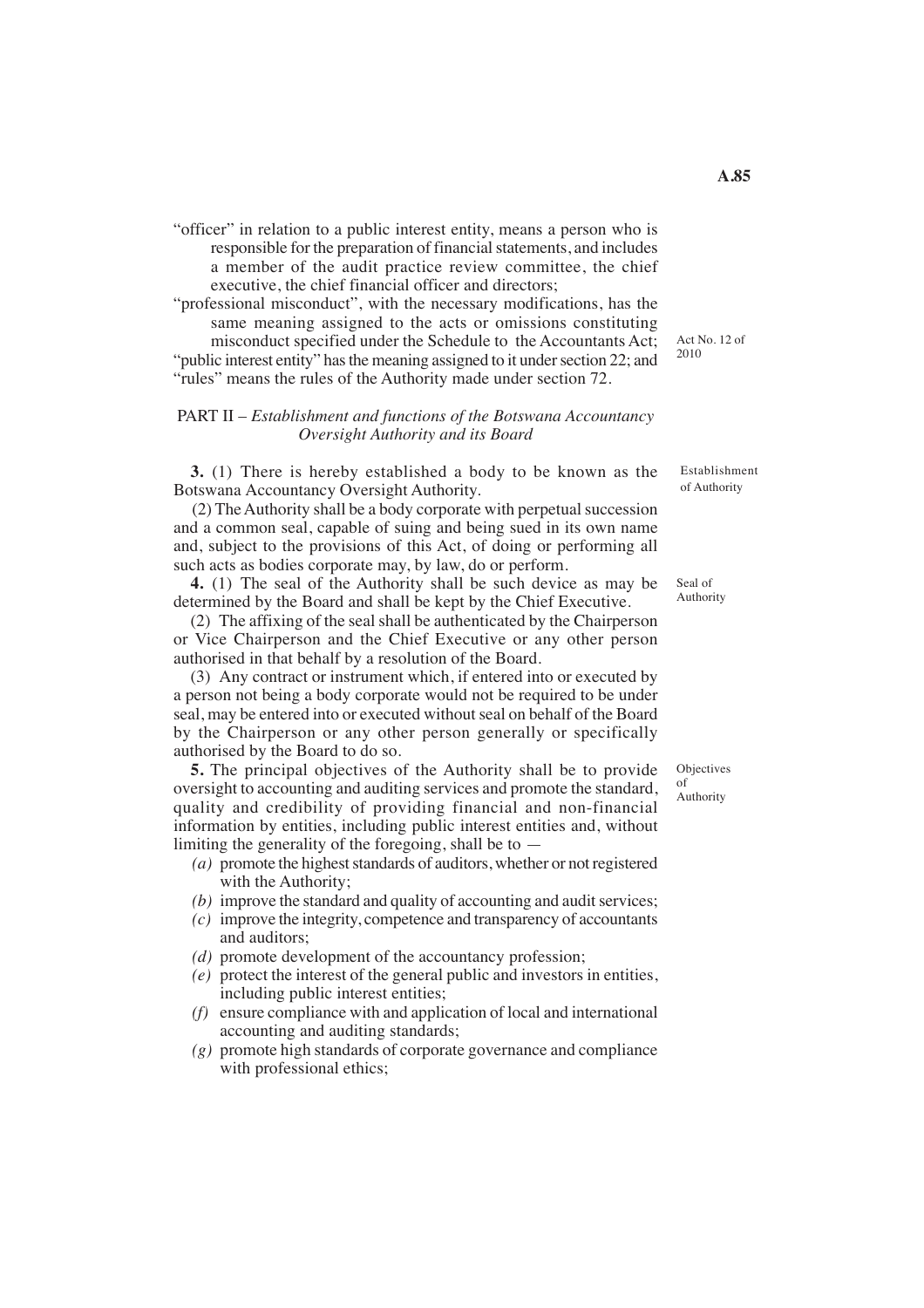- *(h)* monitor and adopt international developments in accounting and auditing fields; and
- *(i)* encourage effective collaboration with other regulators.

**6.** (1) Subject to the provisions of this Act, the functions of the Authority, for purposes of providing oversight over auditors, professional accountancy bodies and generally with regard to the accounting and auditing profession, shall be to —

- *(a)* issue, adopt, establish, monitor and enforcefinancial reporting, accounting and auditing standards;
- *(b)* monitor the quality and fairness of financial reporting;
- *(c)* monitor and enforce compliance with the reporting requirements provided under any relevant enactment;
- *(d)* ensure and enforce compliance with standards and pronouncements issued by the —
	- (i) International Accounting Standards Board,
	- (ii) International Auditing and Assurance Standards Board,
	- (iii) International Public Sector Accounting Standards Board,
	- (iv) International Ethics Standards Board for Accountants of the International Federation of Accountants,
	- (v) International Accounting Education Standards Board, and (vi) the successor bodies of each;
- *(e)* oversee and monitor the services and professional conduct of certified auditors of P.I.Es;
- *(f)* issue accounting and auditing rules, codes and guidelines in accordance with the relevant laws and international standards;
- *(g)* conduct investigations and where necessary, impose relevant sanctions on certified auditors and officers of public interest entities as well as the public interest entities;
- *(h)* establish, maintain and apply an investigation system and disciplinary procedure against certified auditors and firms of public interest entities as well as the public interest entities and where necessary coordinate with or refer any disciplinary proceedings to the Institute;
- *(i)* coordinate and cooperate with international institutions in the development and enforcement of financial reporting, accounting and auditing standards;
- *(j)* oversee and monitor the regulatory system, training, professional development programmes and examinations and other activities of the Institute;
- *(k)* initiate, organise and participate in educational and training programmes in accounting and auditing;
- *(l)* encourage, and where appropriate, finance research into any matter affecting financial reporting, accounting, auditing and corporate governance;
- *(m)* provide accreditation to the Institute and any trainer that meets the required standards;
- *(n)* register public interest entities; and

General functions and powers of Authority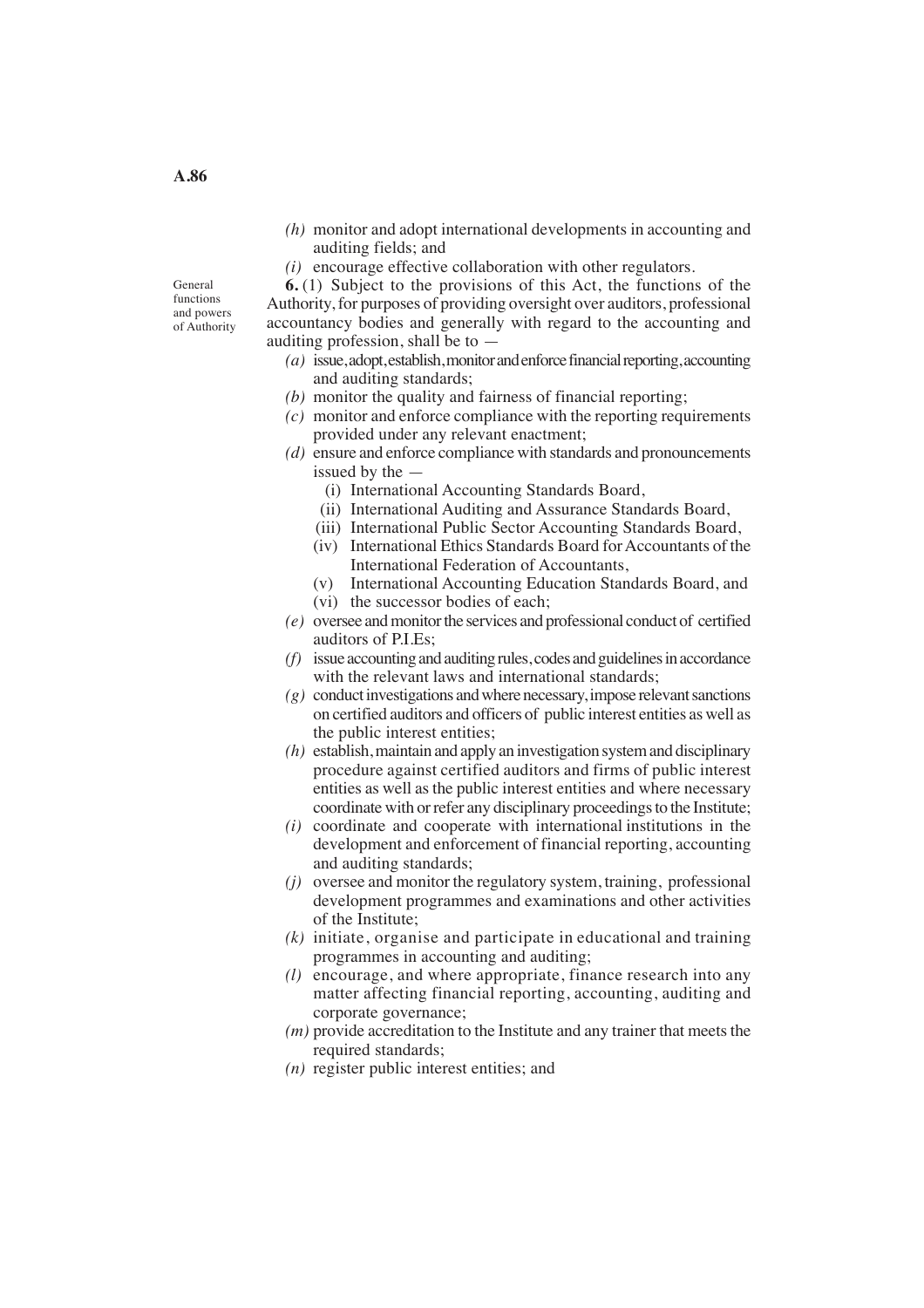- *(o)* perform such other duties or functions as the Authority deems necessary for the purposes of implementing the provisions of this Act.
- (2) In the performance of its functions, the Authority shall —
- *(a)* review and analyse financial reports and identify any failure on the part of the public interest entity to comply with the requirements of any relevant law or any financial reporting standard, code or guideline issued under this Act;
- *(b)* inform the public interest entity of its shortcomings in its financial report and the required action to rectify the shortcomings; and
- *(c)* conduct inspection, at least every three years, on the regulatory system and other activities of the Institute and investigate whether they meet the Institute's criteria for protecting the public by —
	- (i) maintaining high professional standards,
	- (ii) taking steps to support the development of the accountancy profession, and
	- (iii) accomplishing other public interest objectives as set forth in their constitutions; and
- *(d)* inform the public interest entity, auditor, firm, the Institute or any other interested party of its, his or her right to make representations to the Authority in relation to any matter under consideration by the Authority.

**7.** (1) The functions and powers of the Authority shall be exercised and performed by a Board of Directors consisting of nine members as follows —

Board of **Directors** 

- *(a)* the Accountant General;
- *(b)* the Governor of the Bank of Botswana;
- *(c)* the Commissioner General of the Botswana Unified Revenue Service;
- *(d)* the Chief Executive Officer of the Non Bank Financial Institutions Regulatory Authority;
- *(e)* the Chief Executive of the Botswana Chamber of Commerce, Industry and Manpower; and
- *(f)* the Chief Executive of the Botswana Stock Exchange; who shall be ex officio members;
- *(g)* two experienced professional accountants, in this Act referred to as experts, appointed by the Minister on the recommendation of the ex officio members, in consultation with the Institute or its successor; and
- *(h)* one academic professional accountant, appointed by the Minister on the recommendation of the ex officio members in consultation with the Institute or its successor, and the Institutes of higher learning in Botswana.
- (2) The appointed members of the Board shall be selected from persons —
- *(a)* with at least 10 years experience in management, a profession or academia, and shall meet such other criteria as may be prescribed by this Act and provided in the rules; and
- *(b)* who demonstrate expertise and practical knowledge of internationally recognised financial reporting and auditing standards.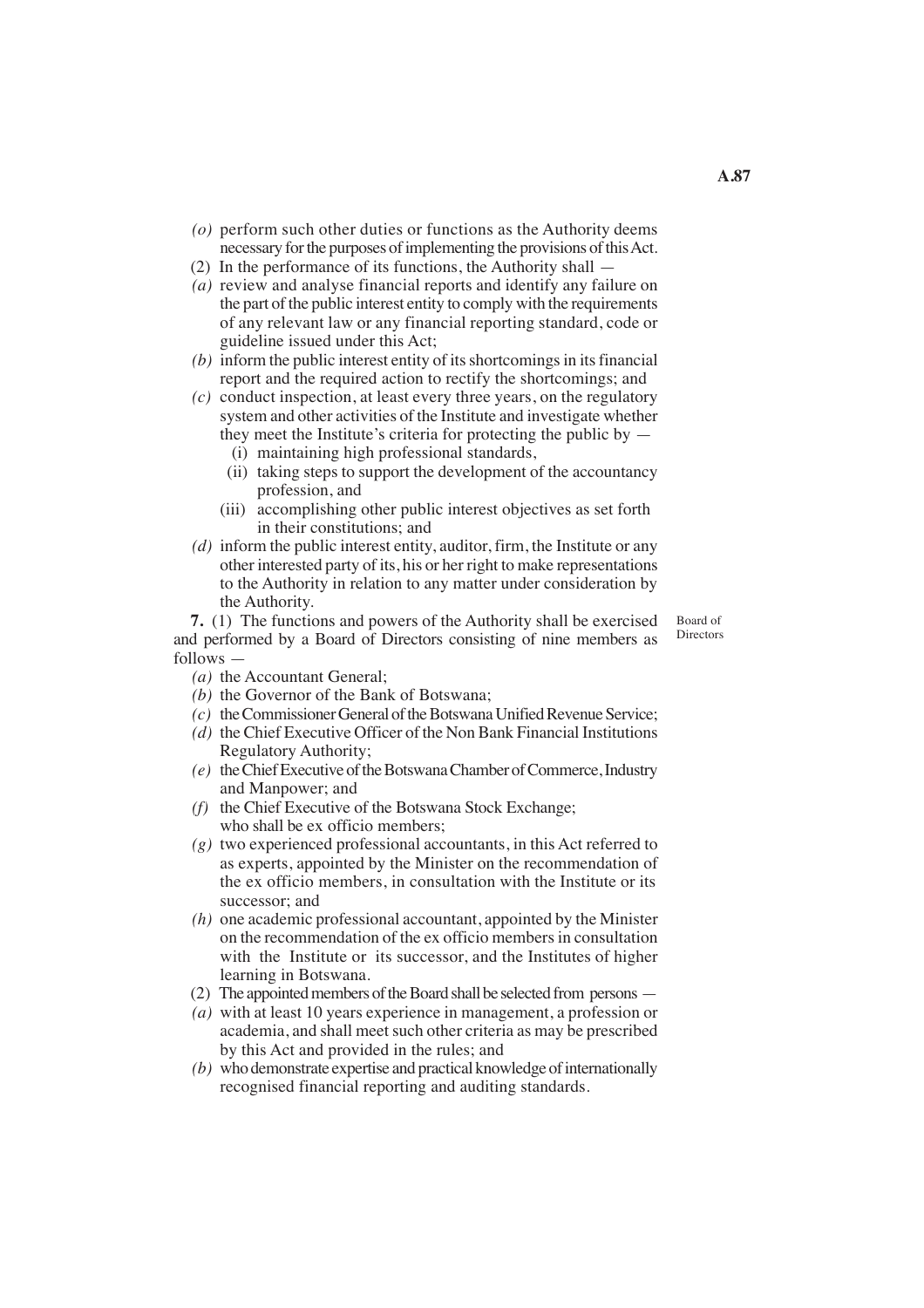(3) The first appointed members of the Board shall be appointed within six months of the coming into force of this Act.

(4) The Minister shall appoint a Chairperson of the Board from among members of the Board.

**8.** (1) The Board shall have powers to do all things necessary or appropriate in connection with the performance of its functions.

(2) Without derogating from the generality of subsection (1), and subject to the provisions of this Act, the powers of the Board shall include the power to —

- *(a)* cooperate with, or make the Authority become a member or an affiliate of, any international body, the objects or functions of which are similar to or connected with those of the Authority;
- *(b)* impose and collect such penalties, fees and fines as may be required under this Act and the rules;
- *(c)* levy such charges or fees as may be reasonable for services and facilities provided by the Authority;
- *(d)* issue rules, guidelines and standards relating to financial reporting, accounting and auditing; and
- *(e)* conduct any inquiry or investigation or collect information, documents or evidence for the purpose of carrying out its functions.

**9.** (1) An ex officio member appointed under section 7 (1) shall serve as a member of the Board by virtue of the office he or she holds.

(2) An expert and academic appointed under section 7 (1) *(g)* or *(h)* as a member, shall hold office for a term of four years and shall be eligible for re-appointment for one further term.

 $(3)$  The Chairperson of the Board shall hold office for three years, unless he or she ceases to be a member of the Board and shall be eligible for re-appointment for one further term.

(4) Notwithstanding anything to the contrary herein contained, any appointed member, on attainment of the age limit to be prescribed by the rules, shall not be eligible for appointment or to continue in the said post.

**10.** (1) A person shall not be appointed or elected as a member of the Board or be qualified to continue to hold office as a member who —

- *(a)* is not a citizen of Botswana;
- $(b)$  has in terms of a law in force in any country  $-$ 
	- (i) been adjudged or otherwise declared bankrupt or insolvent and has not been discharged, or
	- (ii) made an assignment, arrangement or composition with his or her creditors, which has not been rescinded or set aside;

*(c)* has within a period of 10 years immediately preceding the date of his or her proposed appointment, been convicted —

(i) in Botswana, of a criminal offence, or

(ii) outside Botswana, of an offence which if committed in Botswana, would have been a criminal offence, and sentenced by a court of competent jurisdiction to imprisonment for six months or more without the option of a fine, whether that sentence has been suspended or not, and for which he or she has not received a free pardon; or

the Board

Powers of

Tenure of office

Disqualification. removal and resignation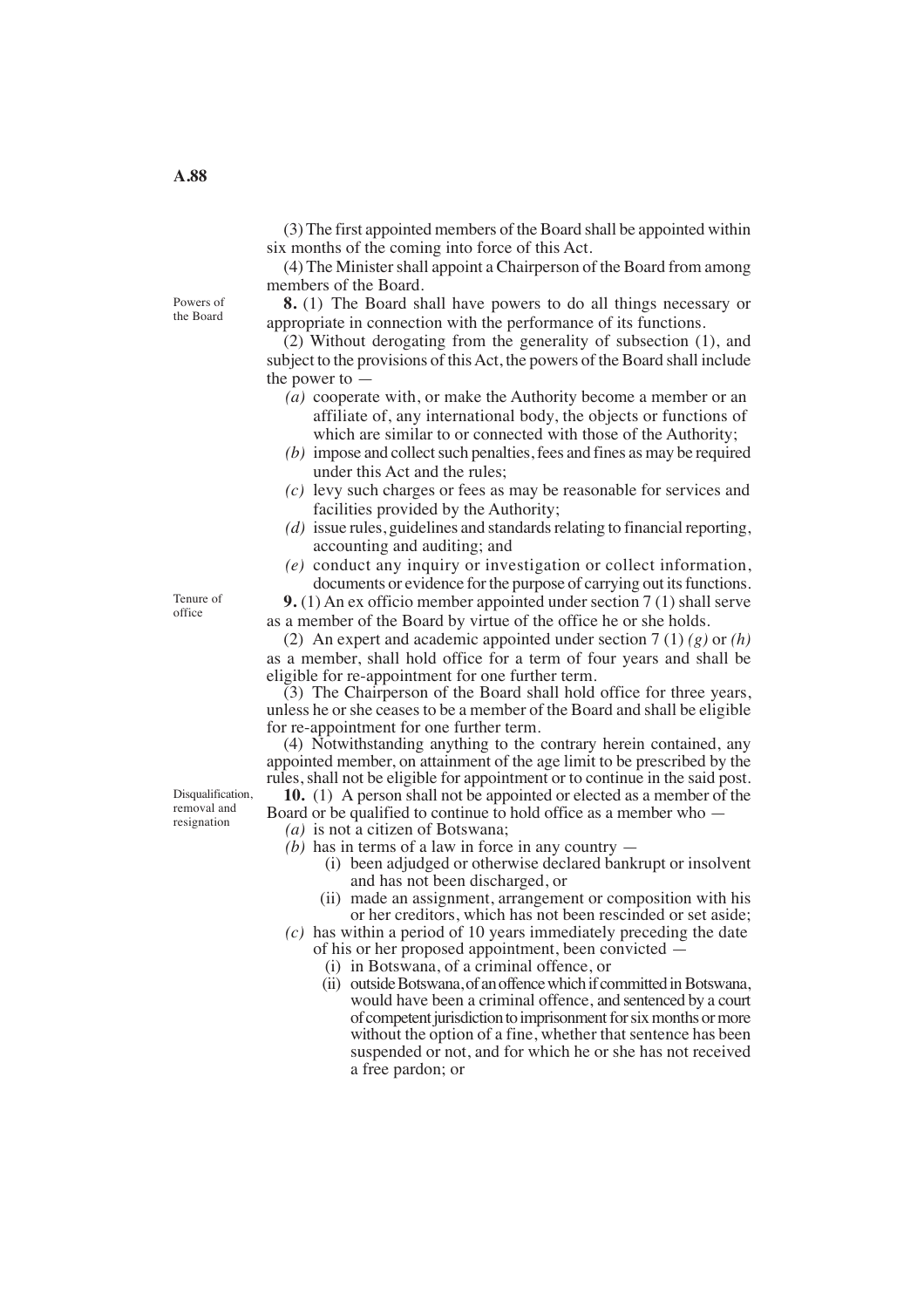*(d)* has committed a material breach of the Code of Conduct and Ethics adopted by the Board.

(2) A person on being appointed a member of the Board, shall not engage in providing audit or assurance services, either in his or her name, or in the name of any other person.

(3) The Minister may, in writing, suspend from office, a member against whom criminal proceedings are instituted for an offence in respect of which a sentence of imprisonment may be imposed, and whilst that member is so suspended, he or she shall not carry out any duties or be entitled to any remuneration or allowances as a member of the Board.

(4) The Minister may, by notice in writing, remove an appointed member of the Board from office where the member —

- *(a)* is absent without reasonable cause from three consecutive meetings of the Board of which he or she has had notice;
- *(b)* has been found to be physically or mentally incapable of performing his or her duties efficiently, and his or her medical doctor has issued a certificate to that effect;
- *(c)* contravenes the provisions of this Act or otherwise misconducts himself or herself to the detriment of the objectives of the Institute and of the Authority, or of public interest;
- *(d)* has failed to comply with the provisions of section 17 or 18; or
- *(e)* has been convicted of an offence under this Act for which he or she is sentenced to imprisonment for a term of six months or more without an option of a fine.

(5) A member of the Board may resign from office by giving 30 days notice in writing to the Chairperson.

(6) For purposes of subsection (4) *(c)*, "misconduct" includes any act done without reasonable excuse by a member of the Board which —

- *(a)* amounts to failure to perform in a proper manner any duty imposed on him or her as a member;
- *(b)* is prejudicial to the efficient conduct of the Board; or
- *(c)* tends to bring the Board into disrepute.

**11.** A member shall vacate his or her office and his or her office shall become vacant —

- *(a)* if he or she becomes disqualified, in terms of section 10, to hold office as a member;
- *(b)* if he or she is adjudged bankrupt or insolvent;
- *(c)* if he or she is absent from three consecutive meetings of the Board without reasonable cause;
- *(d)* upon his or her death;
- *(e)* if he or she becomes mentally or physically incapable of performing his or her duties as a member of the Board;
- *(f)* upon the expiry of one month's notice in writing to the Minister of his or her intention to resign from office;

Vacancy of office of member of Board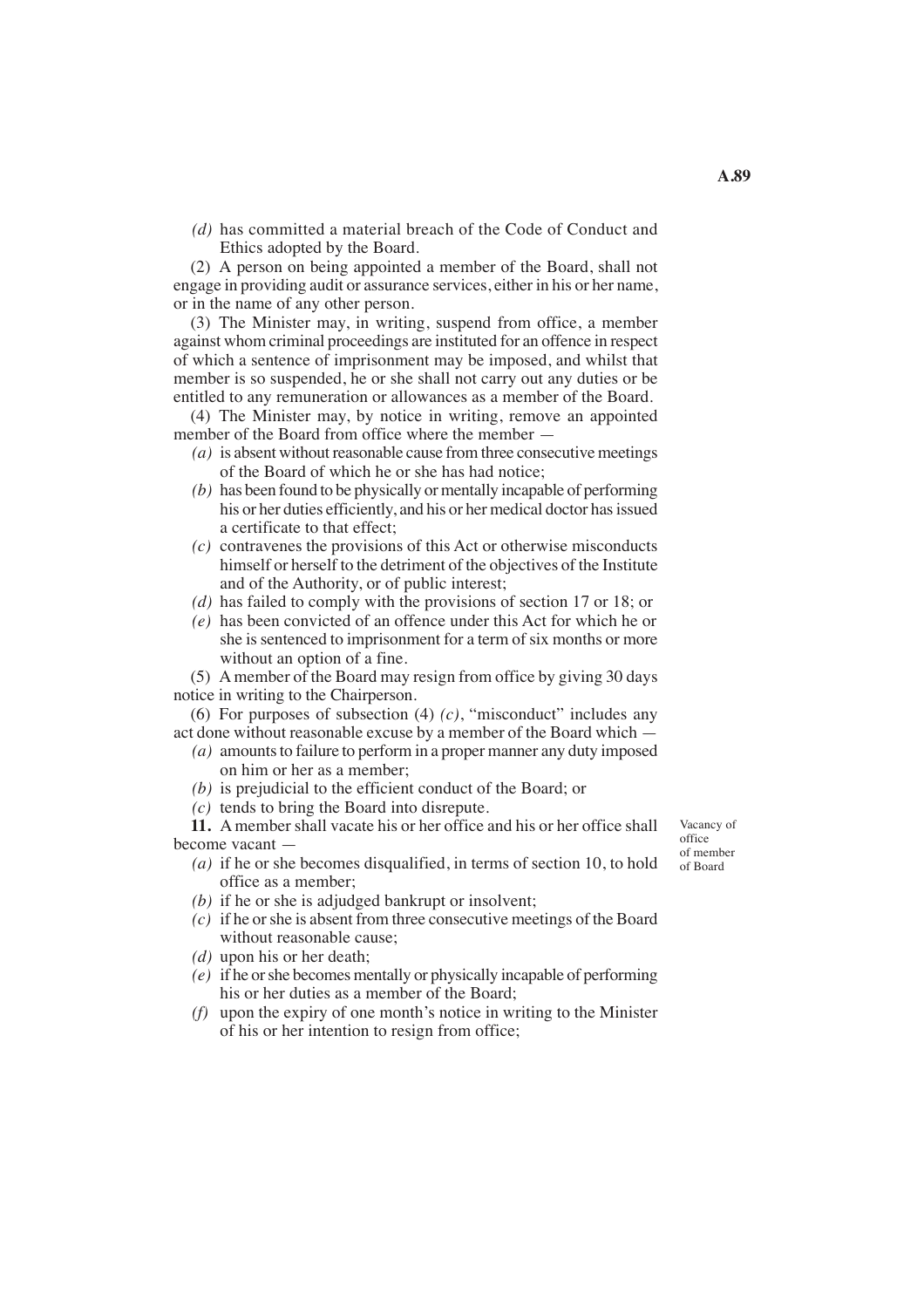- *(g)* if he or she is dismissed by the Minister on the grounds of contravening the provisions of this Act or for misconduct in accordance with section 10 (4) *(c)*; or
- *(h)* immediately after a ruling against the member is made on all appeals made in respect of a conviction of an offence under this Act, or under any other Act for which he or she is sentenced to imprisonment for a term of six months or more without an option of a fine.

**12.** (1) Where the office of an expert or academic member becomes vacant before the expiry of the member's term of office, the Minister, on the recommendation of the ex officio members, shall appoint another person to be a member in place of the member who vacates office, until the expiry of a period during which such member would have otherwise continued in office.

(2) Subsection (1) shall not apply where the remainder of the period for which the member of the Board whose office has been vacated would otherwise have held office is less than six months.

**13.** A member shall be paid out of the funds of the Authority, such remuneration and allowance, if any, as the Board, with the approval of the Minister may from time to time determine.

# PART III – *Meetings and proceedings of the Board*

**14.** (1) At the first meeting of the Board, the members shall elect, from among their number*,* a Vice Chairperson who shall hold office for two years, unless he or she ceases to be a member of the Board, and shall be eligible for re-election for one further term.

(2) On the expiry of the term of office of the Vice Chairperson or where such person vacates his or her office, a new Vice Chairperson shall be elected by the members from among their number at the next meeting of the Board or as soon thereafter as may be convenient.

(3) The Chairperson or Vice Chairperson may vacate his or her office even though he or she remains a member of the Board.

(4) The Vice Chairperson shall, whenever the Chairperson is absent or unable to carry out his or her functions, exercise the functions of the Chairperson during his or her absence, or when he or she is unable to act as Chairperson.

**15.** (1) Subject to the provisions of this Act, the Board shall regulate its own proceedings.

(2) The Board shall hold its first meeting on such date and at such place as the Minister may fix and thereafter the Board shall meet at least once in every three months, at such times and places as the Chairperson shall determine.

(3) Upon giving notice in writing of not less than 14 days, a meeting of the Board may be called by the Chairperson, provided that if the urgency of any particular matter does not permit the giving of notice, a special meeting may be called upon giving a shorter notice.

Filling of vacancy

Election of Vice

Chairperson

Remuneration and allowance

Meetings of Board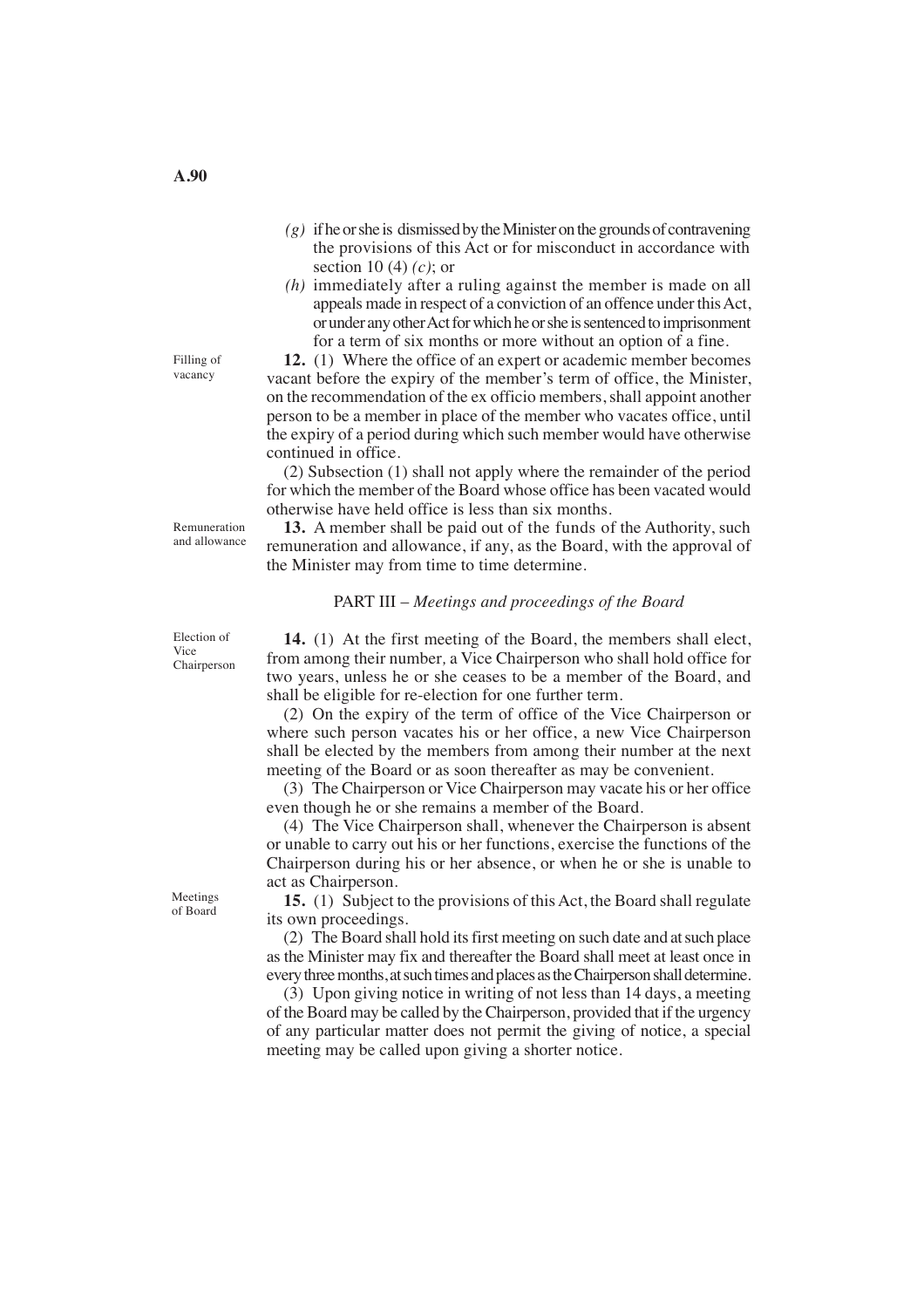(4) The quorum at any meeting of the Board shall be five members, of which at least three are ex officio members and one is an expert member.

(5) There shall preside, at any meeting of the Board —

*(a)* the Chairperson; or

*(b)* in the absence of the Chairperson, the Vice Chairperson.

(6) A decision of the Board on any question shall be by a simple majority of the members present and voting at the meeting and, in the event of an equality of votes, the person presiding shall have a casting vote in addition to that person's deliberative vote.

(7) The Board may invite any person whose presence it considers necessary, to attend and participate in the deliberations of a meeting of the Board, but such person shall have no vote.

(8) The Chief Executive's presence shall not count towards the constitution of the quorum and he or she shall not be entitled to vote in any matter that is before the Board.

**16.** (1) The Board may, for the purpose of performing its functions, establish such committees as it considers appropriate, and may delegate, to any committee, any of its functions as it considers necessary.

(2) Without derogating from the generality of subsection (1), the Board may establish the following committees, the —

- *(a)* standards setting committee;
- *(b)* financial reporting monitoring committee;
- *(c)* audit practice review committee;
- *(d)* enforcement committee; and
- *(e)* education and training committee.

(3) The Board may appoint, to committees established under subsection (1), such number of members of the Board and other persons with specialised skills, not being members of the Board, as it considers appropriate, and the members of the committee shall hold office for a period that the Board may determine.

(4) Members of a committee who are not members of the Board may take part in the proceedings of the committee, but shall not have the right to vote.

(5) Subject to the specific or general directions of the Board, a committee may regulate its own procedure.

(6) Unless in appointing a committee the Board appointed a chairperson and vice chairperson, the committee shall elect from among their number, a chairperson and a vice chairperson of the committee.

(7) The Board may revoke or amend any delegation made under the provisions of subsection (1) and may attach conditions to such delegation, including general or particular directions, as to the manner in which any delegated power is to be exercised.

(8) Meetings of a committee shall be held at such times and places as the committee may determine, or as the Board may direct.

Committees of Board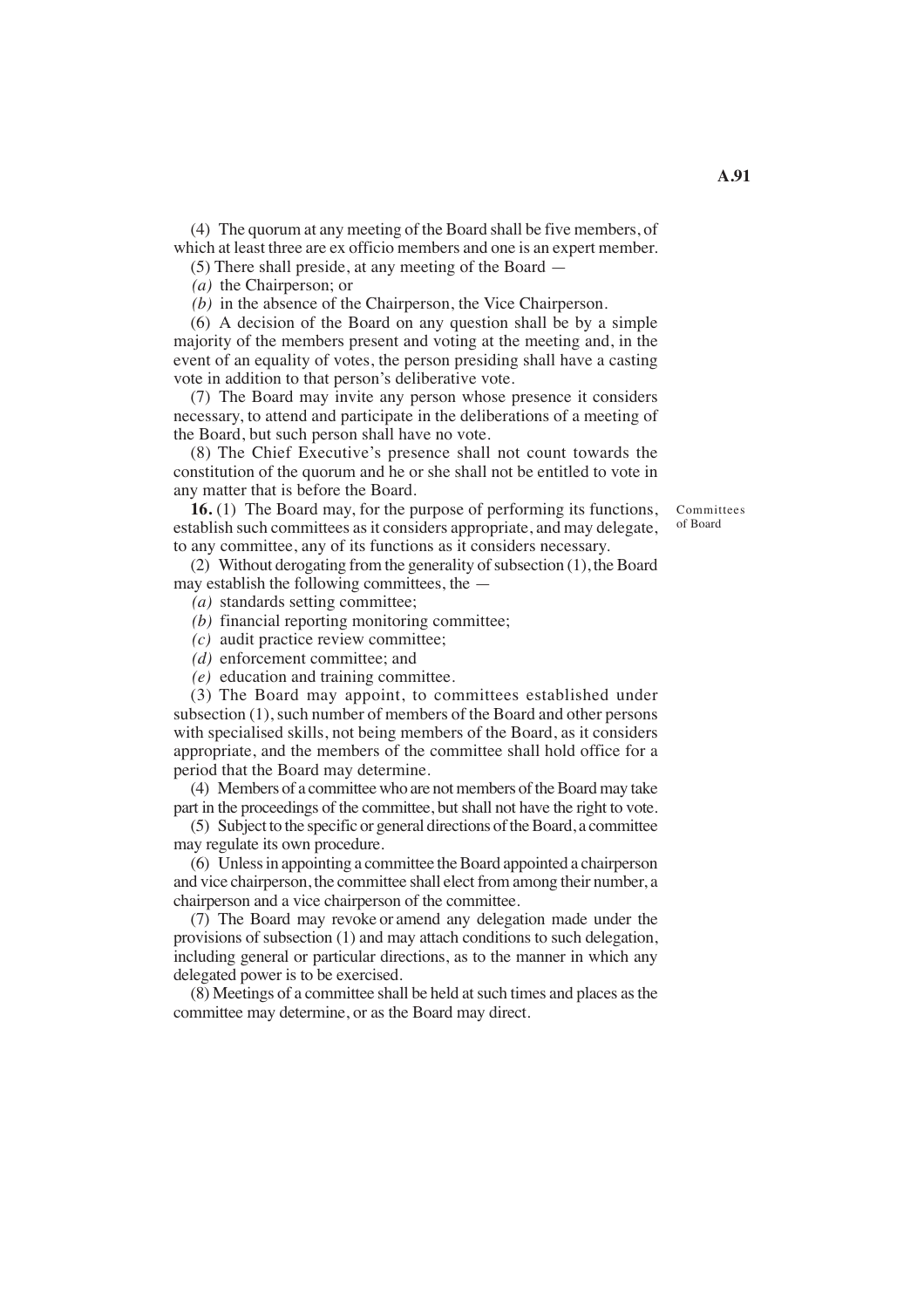**A.92**

Disclosure of interest

**17.** (1) Where a member is present at a meeting of the Board or any committee, at which meeting a matter which is the subject of consideration is one in which he or she is directly or indirectly interested in a private capacity, the member shall, as soon as practicable after the commencement of the meeting, disclose such interest and shall not, unless the Board or committee otherwise directs, take part in any consideration or discussion of, or vote on any question touching upon that matter.

(2) A disclosure of interest made in accordance with subsection (1) shall be recorded in the minutes of the meeting at which it is made.

(3) Where a member fails to disclose his or her interest in accordance with subsection (1) and a decision by the Board or committee is made benefiting that member, the decision shall be null and void.

(4) A member who contravenes subsection (1) commits an offence and is liable to a fine not exceeding P10 000, or to imprisonment for a term not exceeding nine months, or to both.

**18.** (1) A member of the Board or any committee and any other person assisting the Board shall observe and preserve the confidentiality of all matters coming before the Board or committee, and the confidentiality shall subsist even after the termination of the terms of office or mandates.

(2) Any member or any person to whom confidential information is revealed through working with the Board or committee shall not disclose that information to any other person unless he or she is required to do so in terms of any written law or for purposes of any judicial proceedings.

(3) Any member or any other person who contravenes the provisions of this section commits an offence and is liable to a fine not exceeding P10 000, or to imprisonment for a term not exceeding nine months, or to both, and for a second or subsequent offence to a fine not exceeding P15 000, or to imprisonment for a term not exceeding 12 months, or to both.

**19.** (1) The Chairperson shall from time to time submit, to the Minister, reports with regard to matters relating to the activities of the Authority which, in the opinion of the Board, should be brought to the notice of the Minister.

(2) The Board shall, when so requested by the Minister, furnish him or her with advice on matters connected with the accounting and auditing profession or cognate matters, and shall communicate to the Minister, any information acquired in the course of its duties relating to matters regarded as being of public importance.

PART IV – *Chief Executive and other Staff of the Authority*

Chief Executive

**20.** (1) The Minister shall, on the recommendation of the Board, appoint a Chief Executive of the Authority for a fixed contract period, not exceeding five years, who shall be eligible for re-appointment, as the Minister may determine.

(2) A person shall not be appointed as Chief Executive unless he or she possesses such experience and training in such discipline as the Minister may determine, and he or she has demonstrated that he or she is competent to carry out the functions of the Authority.

Confidentiality

Reports to Minister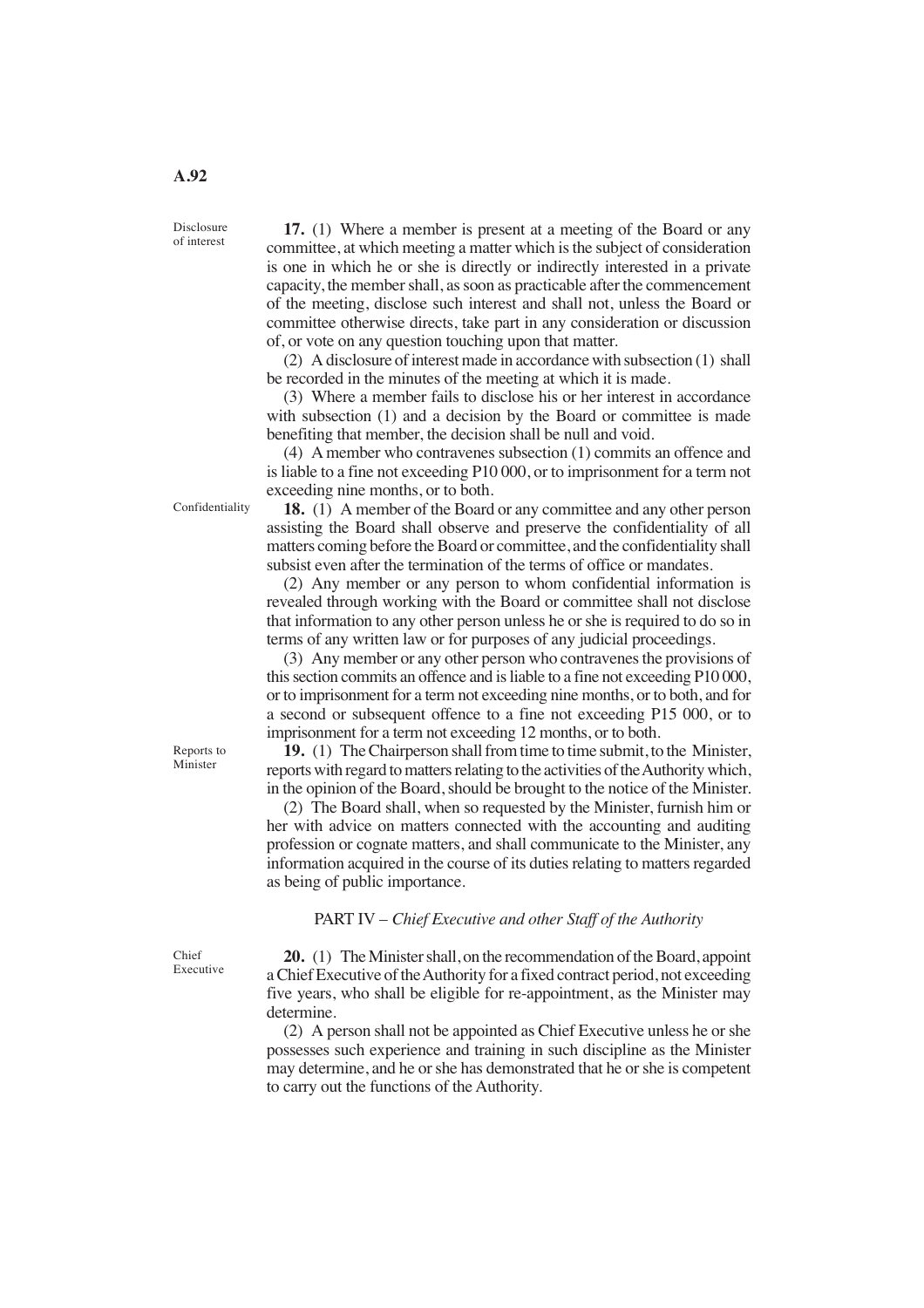(3) The Chief Executive shall, subject to such directions on matters of policy as may be given by the Board, be responsible for the day to day management of the affairs of the Authority.

(4) The Chief Executive may resign from office by giving three months notice in writing to the Minister.

(5) The Minister may, on the recommendation of the Board, remove the Chief Executive from office by giving him or her three months' notice in writing, or by paying him or her three months' salary in lieu of notice.

(6) The Chief Executive may delegate, to any senior officer of the Authority, the exercise of any powers which he or she is authorised to exercise under this Act.

(7) The Chief Executive shall, unless otherwise excused by the Board, attend every meeting of the Board.

**21.** (1) The Board shall, on the recommendation of the Chief Executive, appoint the senior staff of the Authority.

(2) The contracts of the senior staff of the Authority shall not exceed a term of five years, and may be renewed at the discretion of the Board.

(3) The senior staff shall, under the direction of the Chief Executive, assist the Chief Executive in the proper administration and management of the functions and affairs of the Authority, in accordance with the policies laid down by the Board.

(4) The Chief Executive shall appoint such other staff as may be necessary for the proper discharge of the functions of the Authority.

(5) A member of staff of the Authority shall not engage in, or continue in any profitable pursuit outside the Authority.

(6) The terms and conditions of employment of staff of the Authority shall be as may be determined by the Board in consultation with the Minister.

#### PART V – *Registration of certified auditors of Public Interest Entities and firms*

**22.** For purposes of this Act "public interest entity" means —

- *(a)* any entity that has issued equity or debt securities for public subscription, and which is listed in a stock exchange;
- *(b)* any bank, deposit taking institution, or other similar institution that is subject to supervision by the Bank of Botswana;
- *(c)* any insurance company, pension and provident fund, collective investment undertaking, and any other similar institution that is subject to supervision by the Non-Bank Financial Institutions Regulatory Authority; or
- *(d)* any entity to which any two of the following conditions are applicable in excess of an amount or number the Minister may prescribe in the Regulations —
	- (i) annual revenue,
	- (ii) number of employees,
	- (iii) the total assets, or

of staff of Authority

Appointment

Public Interest Entity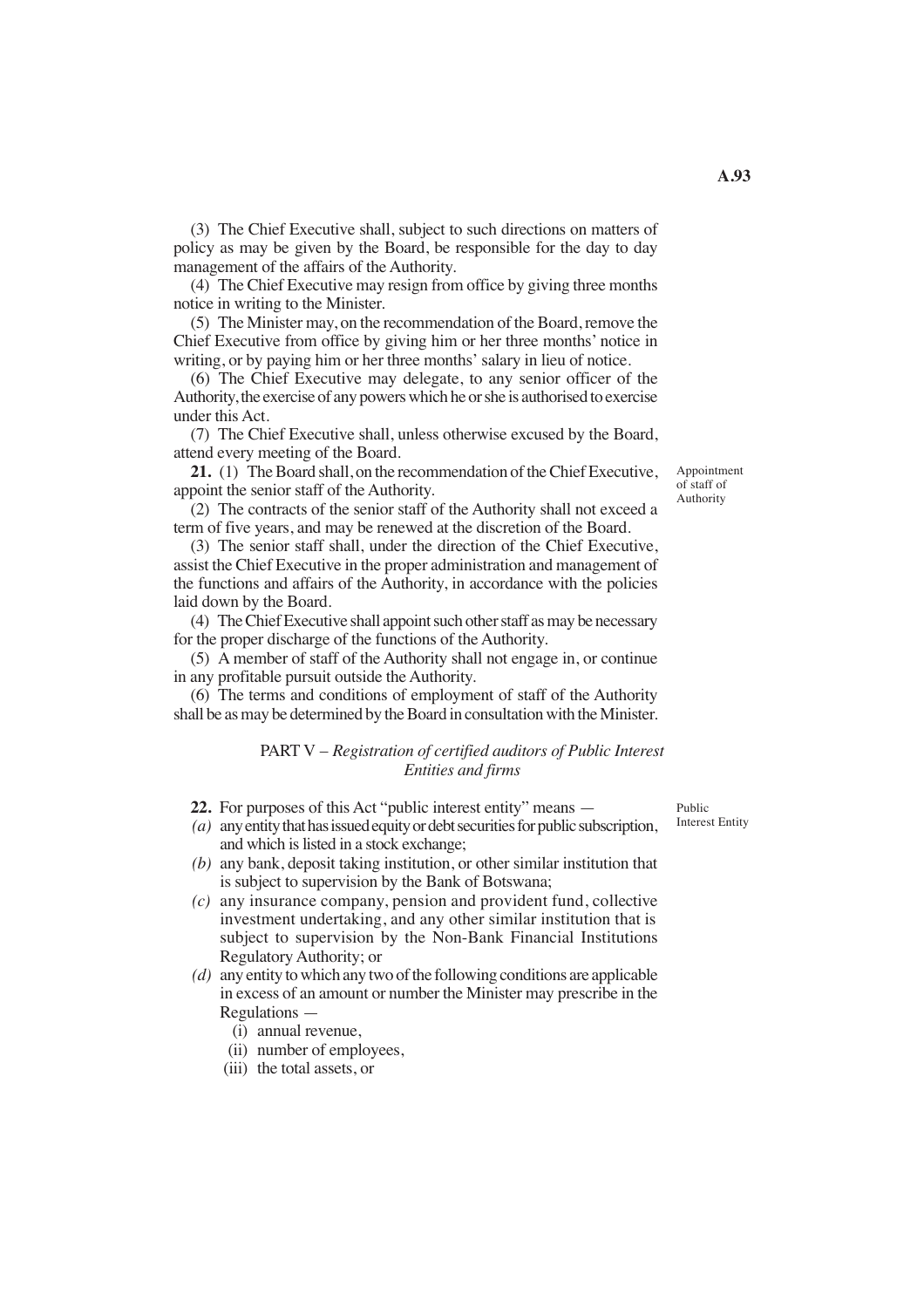(iv) total liability, not including shareholder's equity, applicable at the end of the preceding accounting year.

**23.** Subject to the provisions of this Act, the Board shall cause to be kept, maintained and updated, registers in the following manner —

- *(a)* Register of Certified Auditors of Public Interest Entities, specifying the name and all relevant particulars of the certified auditor of P.I.E;
- *(b)* Register of Firms for Certified Auditors of Public Interest Entities, specifying the name and all relevant particulars of the audit firm; and
- *(c)* any other Register for any matter the Authority deems necessary, specifying the relevant information regarding the matter.

**24.** (1) Notwithstanding anything contained in the Companies Act, or any other law, a person shall not hold any appointment, or offer any services forremuneration, as a certified auditor of a P.I.E, unless he or she is registered by the Authority as a certified auditor of P.I.E under this Act.

(2) An application to practise as a certified auditor of a P.I.E may be made by any person holding a practising certificate issued by the Institute, in such form as may be prescribed.

(3) An application made under subsection (2) shall be accompanied by such fees and information as may be determined by the Authority in its rules.

- (4) Where, after consideration of an application, the Authority is satisfied that the applicant —
	- *(a)* holds a practising certificate issued by the Institute;
	- *(b)* is a fit and proper person in accordance with the rules;
	- *(c)* is a member or employee of a firm and has provided evidence that the firm's quality assurance procedures are appropriate; and
	- *(d)* meets such other requirements as may be specified in the rules and codes of the Authority,
	- the Authority shall register the applicant as a certified auditor of P.I.E.
	- (5) The Authority shall enter the name of the certified auditor of P.I.E

in the Register of Certified Auditors of Public Interest Entities.

(6) A person who contravenes the provisions of subsection (1) commits an offence and is liable to a fine not exceeding P5 000 for each day the offence continues to occur or to imprisonment for a period not exceeding five years, or to both.

**25.** (1) An audit firm shall not practise or provide audit services to a public interest entity, unless such firm is registered with the Authority.

(2) A person shall not practise as a certified auditor of P.I.E in a partnership with other persons or in a registered firm, unless such person has been registered as a certified auditor of P.I.E.

(3) An application under this section shall be in such form and manner as shall be prescribed by the Authority, and shall be accompanied by such fees and information as may be determined by the Authority in its rules.

(4) The Authority shall register the firm and enter its name and such particulars as it considers relevant upon being satisfied that —

*(a)* all the partners of the firm who are in the accounting and auditing field, are registered with the Institute;

Registration of a certified auditor of public interest entity Cap. 42:01

Registration of audit firm for public interest entity

Register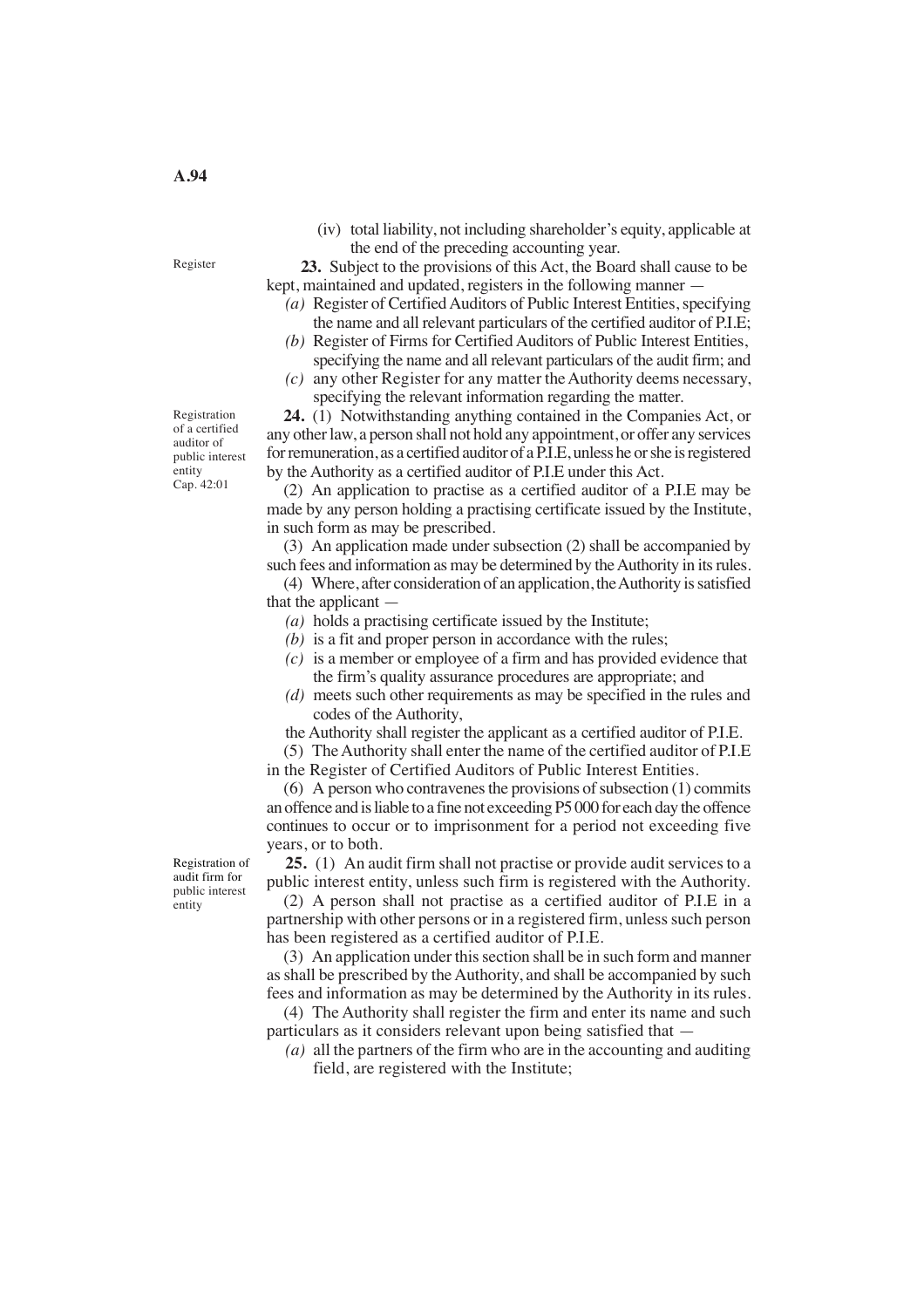- *(b)* all the partners of the firm who are in the accounting and auditing field, are registered as certified auditors of public interest entities and there is a written undertaking by the applicant firm and such partners, that they shall be bound by the disciplinary provisions of the rules individually;
- *(c)* the applicant firm holds a professional indemnity insurance of such amount as the Authority may determine in its rules, or provides such other financial guarantee as the Authority may from time to time determine; and
- *(d)* the quality of audits of a firm, including the quality assurance procedures in place in the firm's audit and assurance practice, comply with the standards set by the Authority.
- **26.** (1) The Authority shall issue a certificate of registration to —
- *(a)* a person registered as a certified auditor of P.I.E in accordance with section 24; and
- *(b)* an audit firm which has been registered as a firm for certified auditors of public interest entities in accordance with section 25.

(2) A certificate issued under this section shall be in such form and upon payment of such fees as may be determined by the Authority in its rules.

(3) A certificate of registration issued in terms of subsection (1) shall be valid for a period of 12 months.

**27.** (1) A certificate of registration issued in section 26, shall be renewed annually.

(2) A person or firm who or which wishes to renew registration shall, not later than three months before its expiration, make a written application to the Authority in such form and manner as may be prescribed by the Authority in its rules.

(3) Where the Authority is satisfied that the applicant continues to meet the requirements for registration, the Authority shall renew the registration.

(4) Where the Authority has not dealt with an application for the renewal of registration under subsection (3) before its expiration, the registration shall continue to be in force until the application for renewal is dealt with and any renewal in such case shall be taken to have commenced from the day when the registration would have expired.

**28.** The Authority may refuse to register —

- *(a)* a person as a certified auditor of P.I.E where such person does not satisfy the requirements specified in section 24 (4); and
- *(b)* an audit firm as a firm for certified auditors of public interest entities where such firm does not satisfy the requirements specified in section 25 (4).

**29.** (1) Where the Authority refuses to register an applicant under sections 24 and 25, it shall, by notice in writing, inform the applicant of its decision as soon as practicable, but not later than 14 days after such decision.

Refusal to register a person or firm

Appeal against refusal to register

Certificate of registration

Renewal of registration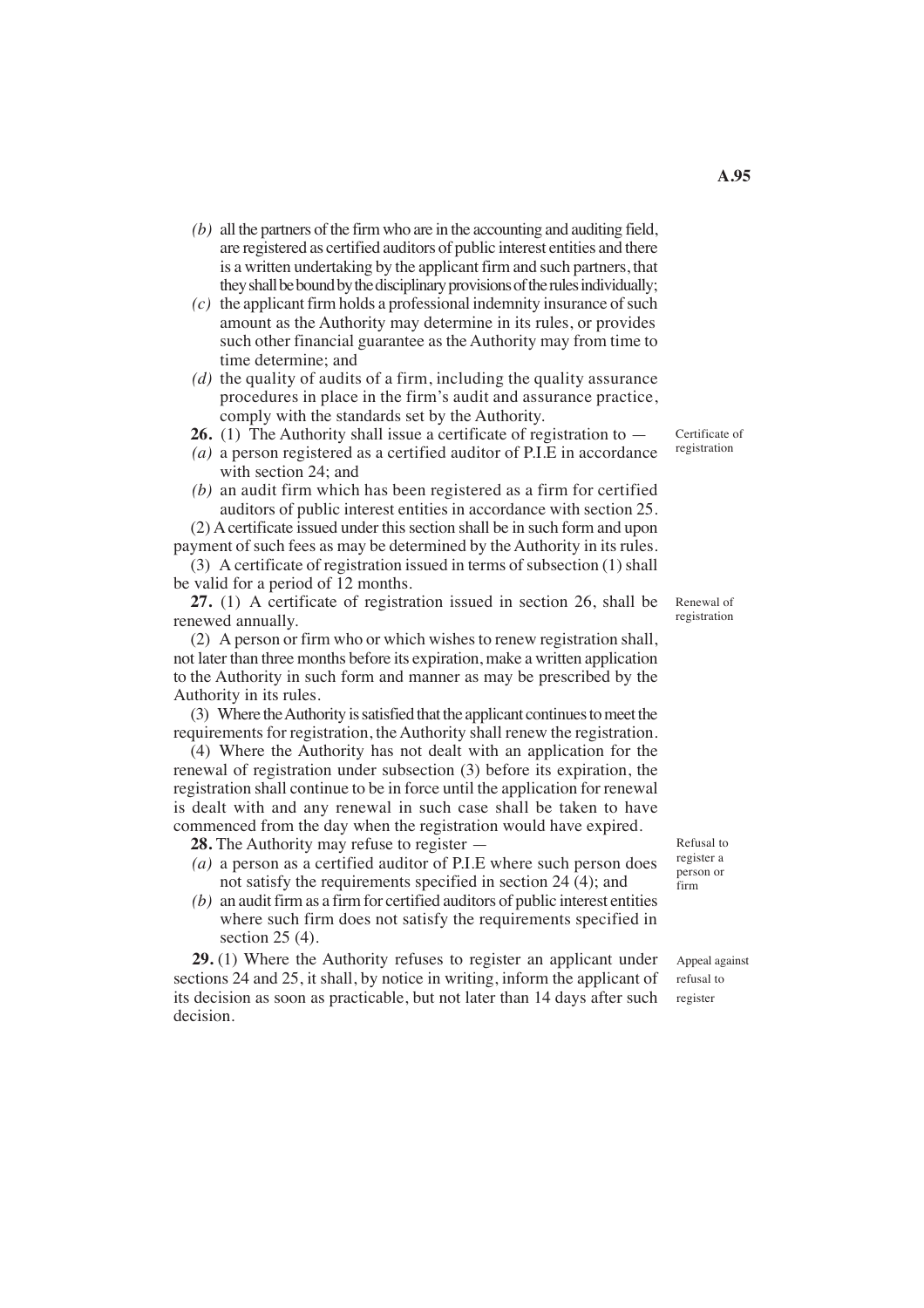(2) An applicant who wishes to appeal the Authority's refusal to register him or her, or the firm shall, within 14 days of receiving notification of the refusal, submit an appeal, in writing, to the Appeals Committee, specifying the grounds for the appeal, including any facts or legal analyses that may contradict or mitigate the refusal to register.

(3) Whenever such appeal is received, the committee responsible shall submit a response, in writing, to the Appeals Committee appointed under section 40, within 14 days.

(4) The Appeals Committee shall review the decision made under subsection (1), and issue its own decision within 30 days, either to affirm or to overrule the decision made by the Authority, and to register the auditor or firm, and shall forthwith notify the applicant in writing of its decision.

**30.** (1) Where a certified auditor of P.I.E or firm changes a name or particulars recorded in the relevant register, such auditor or firm, shall, in accordance with the rules, notify the Authority within 30 days of the change.

(2) A person who fails to comply with subsection (1) shall be liable to a fine not exceeding P50 000.

**31.** The Authority may either suspend or cancel the registration of a certified auditor of P.I.E or firm, and order the removal of such from the relevant register where the certified auditor of P.I.E or firm —

- *(a)* has obtained registration by fraud or misrepresentation;
- *(b)* no longer satisfies or has acted in breach of the auditing standards adopted by the Authority or any rules or regulations of the Authority;
- *(c)* has been suspended or cancelled as a member under the Institute;
- *(d)* no longer satisfies the requirements of sections 24 and 25;
- *(e)* has acted in breach of the provisions of this Act; or
- *(f)* has been convicted of an offence, whether in Botswana or another jurisdiction —
	- (i) for which he or she could have been sentenced to imprisonment without the option of a fine, or
	- (ii) involving dishonesty.

**32.** Where the certified auditor of P.I.E or firm has been removed from the register or the registration has been suspended, the Authority may either of its own volition, or on the application of the certified auditor of P.I.E or firm concerned, made in such form as may be prescribed, and after holding such inquiry as the Authority may consider necessary, direct that the name of the certified auditor of P.I.E or firm be restored to the register.

**33.** (1) A register specified in this Act shall be prima facie evidence of the matters set out therein.

(2) Notwithstanding the generality of subsection (1), a certificate purporting to be under the Seal of the Authority to the effect that —

- *(a)* the name of a person or firm does not appear in the register shall be prima facie evidence that the person or firm is not registered with the Authority;
- *(b)* the name of a person or firm appears in the register shall be prima facie evidence that the person or firm is registered with the Authority; or

Change of name

Cancellation or suspension of registration

Register to be prima facie evidence

Restoration of name to register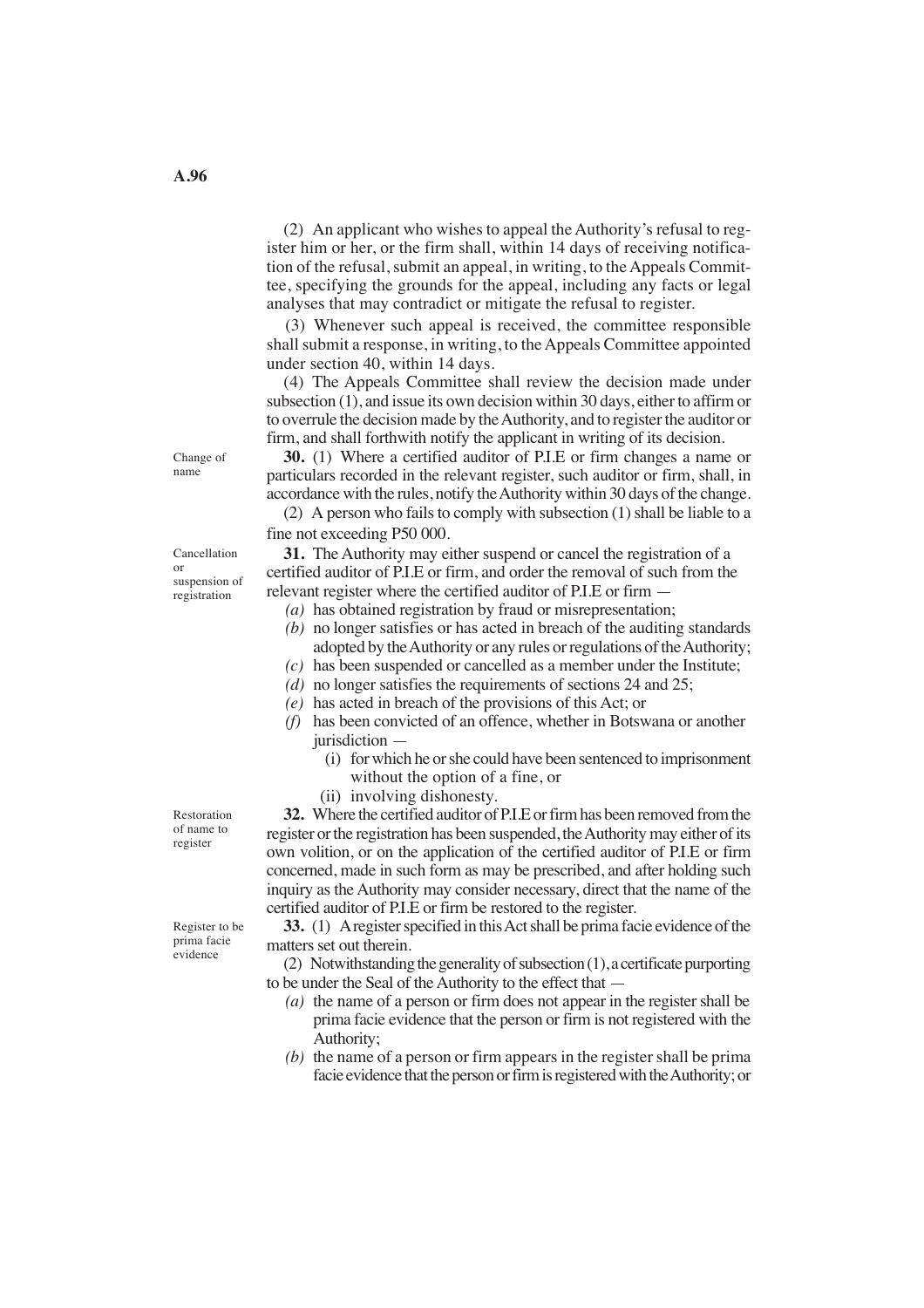*(c)* a person or firm has been suspended from practice as such for the period specified in the register shall be prima facie evidence that the person or firm has been suspended from practice for that period.

(3) A copy of an entry in the register, a document in the custody of the Authority or an extract from the register or from any document purporting to be certified by the Chief Executive, shall be admitted in evidence in all courts without further proof or production of the original.

**34.** A person who —

- *(a)* makes or causes to be made an unauthorised entry, alteration or deletion in the register;
- *(b)* procures or attempts to procure for himself or herself or another person, registration, or a certificate of registration by means of fraud, false pretence or concealment of a material fact;
- *(c)* makes or causes to be made in connection with an application for registration, a false declaration in a document used for the purpose of establishing his or her identity;
- *(d)* wilfully destroys or renders illegible an entry in the register;
- *(e)* without the permission of the holder, wilfully destroys or renders illegible a certificate of registration; or
- *(f)* forges or utters, knowing the same to be forged, a document purporting to be a certificate of registration,

commits an offence and is liable to a fine not exceeding P250 000, or to imprisonment for a term not exceeding five years, or to both.

## PART VI – *Disciplinary and other Inquiries*

**35.** (1) The Board may, hold an inquiry where it has reason to believe by a written allegation made to it that a certified auditor of P.I.E —

- *(a)* is suspected of professional misconduct;
- *(b)* has contravened or is in breach of the provisions of this Act or of the rules; and
- *(c)* is unfit to practise as referred to in section 39.

(2) The Board shall cause to be sent to a certified auditor of P.I.E against whom an allegation has been made under subsection (1), a registered letter to his or her address as shown in the register, containing a notice setting out the allegation against him or her and the Board shall afford the certified auditor of P.I.E an opportunity to be heard either by himself or herself or by a legal representative.

(3) The Board shall invite and have present, during its deliberations under this section, a legal practitioner of their choice, to render legal advice to the Board, during the course of an inquiry under this Part.

(4) For the purposes of an inquiry under this section, the Board shall —

- *(a)* administer oaths;
- *(b)* summon persons to attend and give evidence; and
- *(c)* order the production of documents.

Offences in connection with registration

Inquiry by Board

**A.97**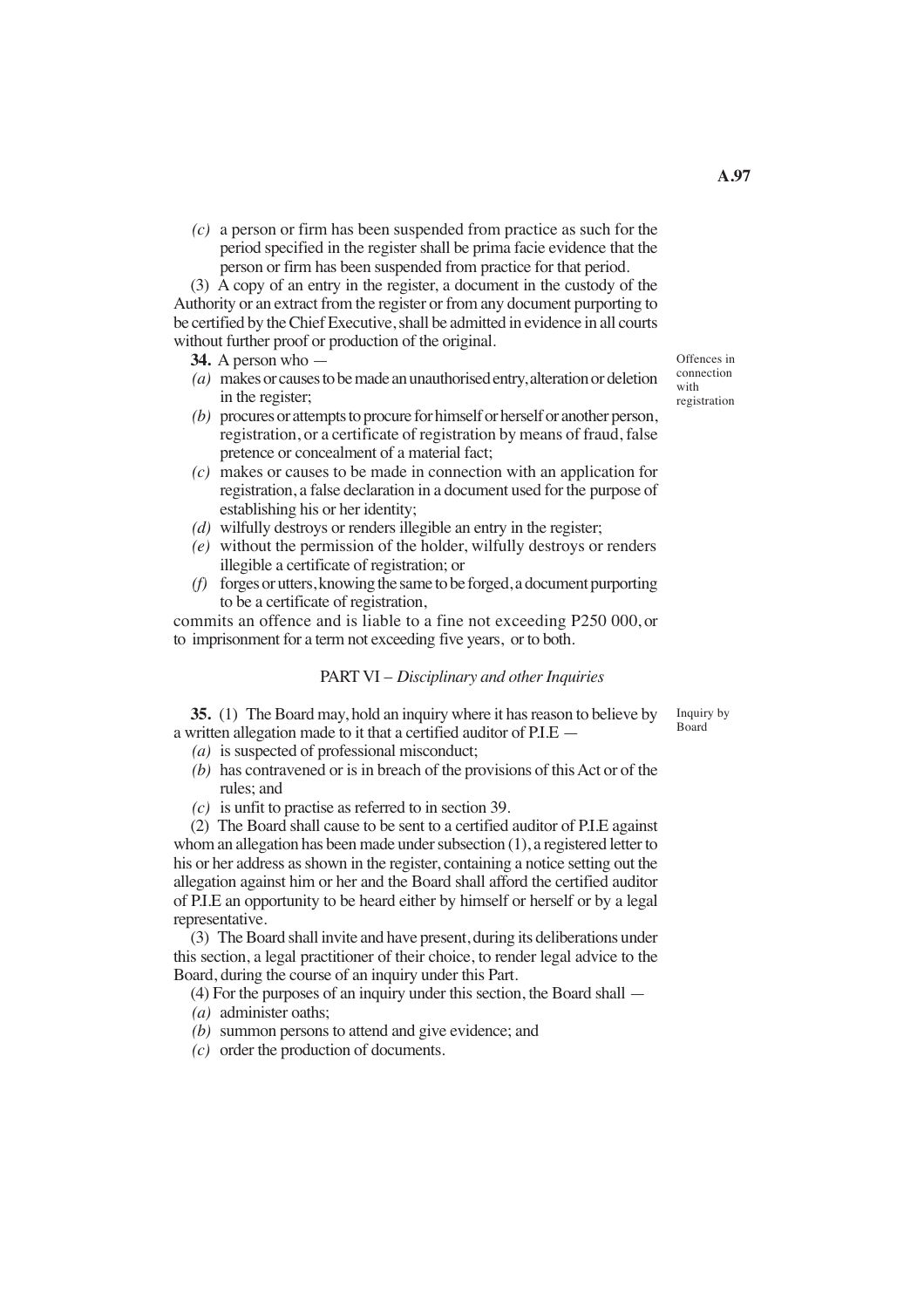(5) All summonses and orders issued under the hand of the Chairperson or Vice Chairperson shall be deemed to be issued by the Board.

(6) The Chairperson, or in his or her absence the Vice Chairperson, shall record or cause to be recorded a summary of any oral evidence given at an inquiry under this section.

(7) Subject to the provisions of this Act, the Board shall regulate its own procedure at an inquiry held under this Part, but all parties having an interest in the inquiry shall be advised by the Board of the form of procedure of such inquiry.

**36.** (1) A person to whom a summons or order is issued under section 35 and to whom such summons or order is served, who —

- *(a)* refuses or omits, without sufficient cause, to attend at the time and place mentioned in the summons;
- *(b)* refuses, without sufficient cause, to answer fully and satisfactorily, questions put to him or her by or with the concurrence of the Board; or
- *(c)* refuses or omits, without sufficient cause, to produce any document in his or her possession or under his or her control,

commits an offence and is liable to a fine not exceeding P1 000 or to imprisonment for a term not exceeding two months, or to both.

(2) A person giving evidence before an inquiry under this Part shall, in respect of evidence given by him or her or documents produced by him or her, be entitled to all the privileges to which he or she would be entitled as a witness before the High Court.

**37.** (1) The Board may, where it finds a certified auditor of P.I.E guilty of any allegation made under section 35 —

- *(a)* reprimand or caution him or her;
- *(b)* order that his or her name be removed from the register;
- *(c)* order his or her suspension, for a specified period, from performing the work of a certified auditor of P.I.E;
- *(d)* impose such conditions as it considers appropriate; or
- *(e)* order him or her to pay such fine as the Board may determine.

(2) The Board may, after giving reasonable notice in writing to a certified auditor of P.I.E, take further action against the certified auditor of P.I.E where he or she has not complied with an order under subsection (1) (*d)* or *(e)*.

(3) An inquiry held under this Part shall be deemed to be a judicial proceeding.

**38.** The Board may institute an inquiry, under this Part, into the conduct of a certified auditor of P.I.E where —

- *(a)* the certified auditor of P.I.E has been convicted of an offence within or outside Botswana, whether before or after the date of registration; and
- *(b)* the Board is of the opinion that the offence under paragraph *(a)* constitutes professional misconduct.

**39.** (1) Where it is alleged, under section 35, that a certified auditor of P.I.E has become mentally disabled to such an extent that it would be contrary to the public interest to allow the certified auditor of P.I.E to continue to practise, the Board shall —

Disregard of summons, etc.

Powers of Board at inquiry

Unfit to practise

Disciplinary powers of Board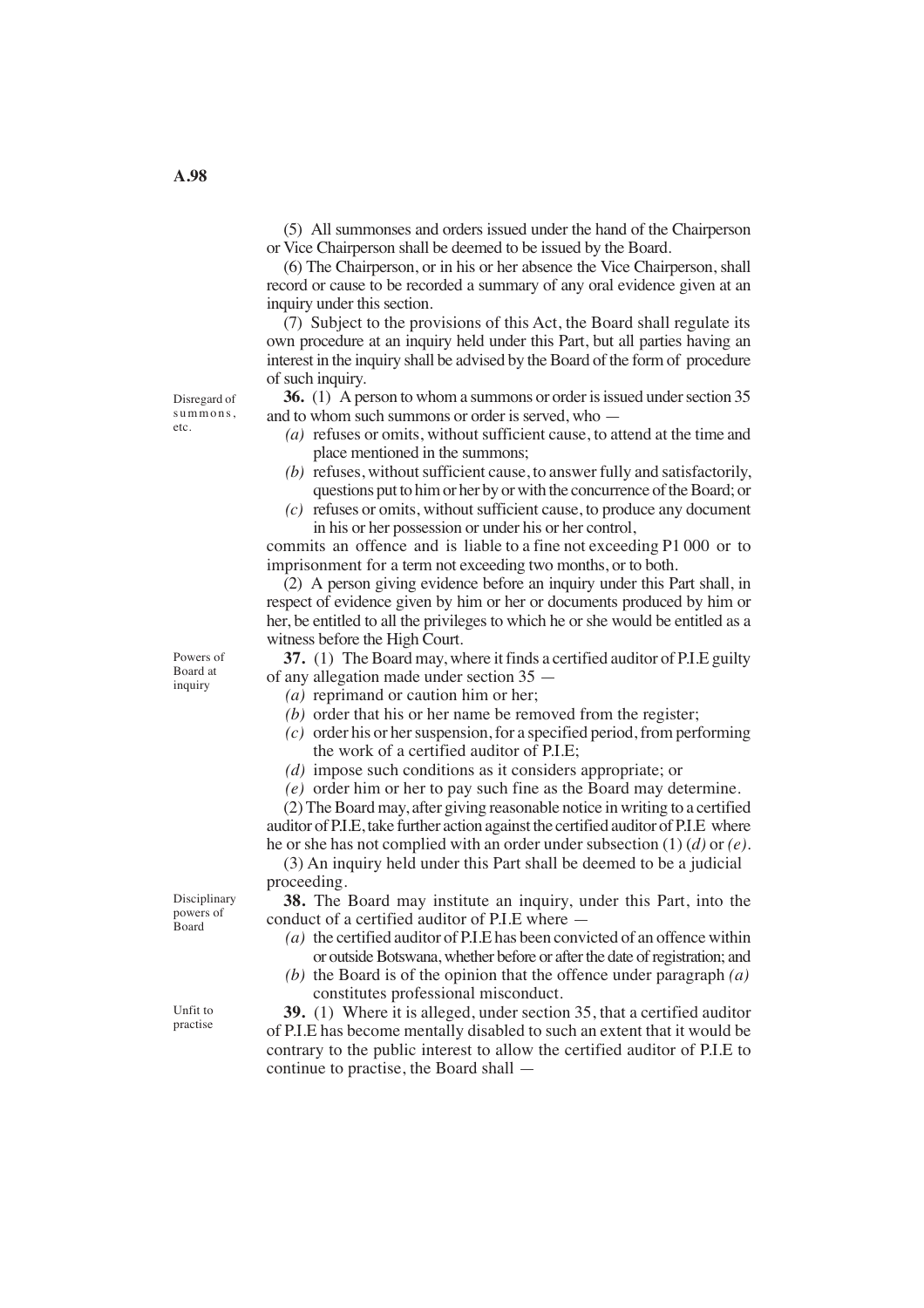*(a)* call for information regarding the allegation;

*(b)* cause such investigation to be made as it thinks necessary; and

*(c)* seek such legal advice or other assistance as it may require.

(2) The provisions of sections 35, 36 and 37 shall, with the necessary modifications, apply to a certified auditor of P.I.E as referred to under subsection  $(1)$ .

**40.** (1) The Minister shall, by Order, appoint an Appeals Committee which shall hear and determine appeals made from the decisions of the Board, Authority or any of its committees.

(2) The Appeals Committee shall, in consultation with the Authority, determine its own procedure for the hearing of appeals made in terms of subsection  $(1)$ .

41. (1) A certified auditor of P.I.E aggrieved by a decision of the Board Appeals at an inquiry under this Part may, within 14 days of the date of the decision, appeal to the Appeals Committee.

(2) A person aggrieved by a decision of the Board at an inquiry refusing to remove the name of a certified auditor of P.I.E from the register, or to suspend a certified auditor of P.I.E may, within 14 days of the date of the decision, appeal to the Appeals Committee against such decision.

(3) A person aggrieved by the decision of the Appeals Committee in subsections (1) and (2), may within 14 days of such decision, appeal to the Minister.

(4) A person aggrieved by the decision of the Minister in subsection (3), may within 30 days of such decision, appeal to the High Court.

- (5) The High Court may, on hearing an appeal in terms of subsection  $(1)$  —
- *(a)* confirm, vary or set aside any decision of the Minister; or
- *(b)* remit the matter to the Minister for further consideration and may make such other orders as to costs as it considers appropriate.

**42.** (1) Where the Chief Executive is directed by the Board, he or she shall cause to be published by notice in the *Gazette*, the name of any certified auditor of P.I.E, whose name has been removed or who has been suspended from practice under this Part.

(2) A notice published in accordance with subsection (1) shall be prima facie evidence that the name of a certified auditor of P.I.E specified in the notice has been removed, or that the certified auditor of P.I.E has been suspended from practice for the period specified in such notice.

## PART VII *– Standards of Practice of Certified Auditors of Public Interest Entities*

- **43.** (1) A certified auditor of a P.I.E shall not —
- *(a)* employ a person whose registration by the Authority has been suspended or who has been suspended from practising as a certified auditor of P.I.E to carry out work in connection with his or her audit practice;
- *(b)* practise under the name of a firm, unless the Authority has been notified of the following —

Publication of outcome of proceedings

Unauthorised audit practice

Appeals Committee

**A.99**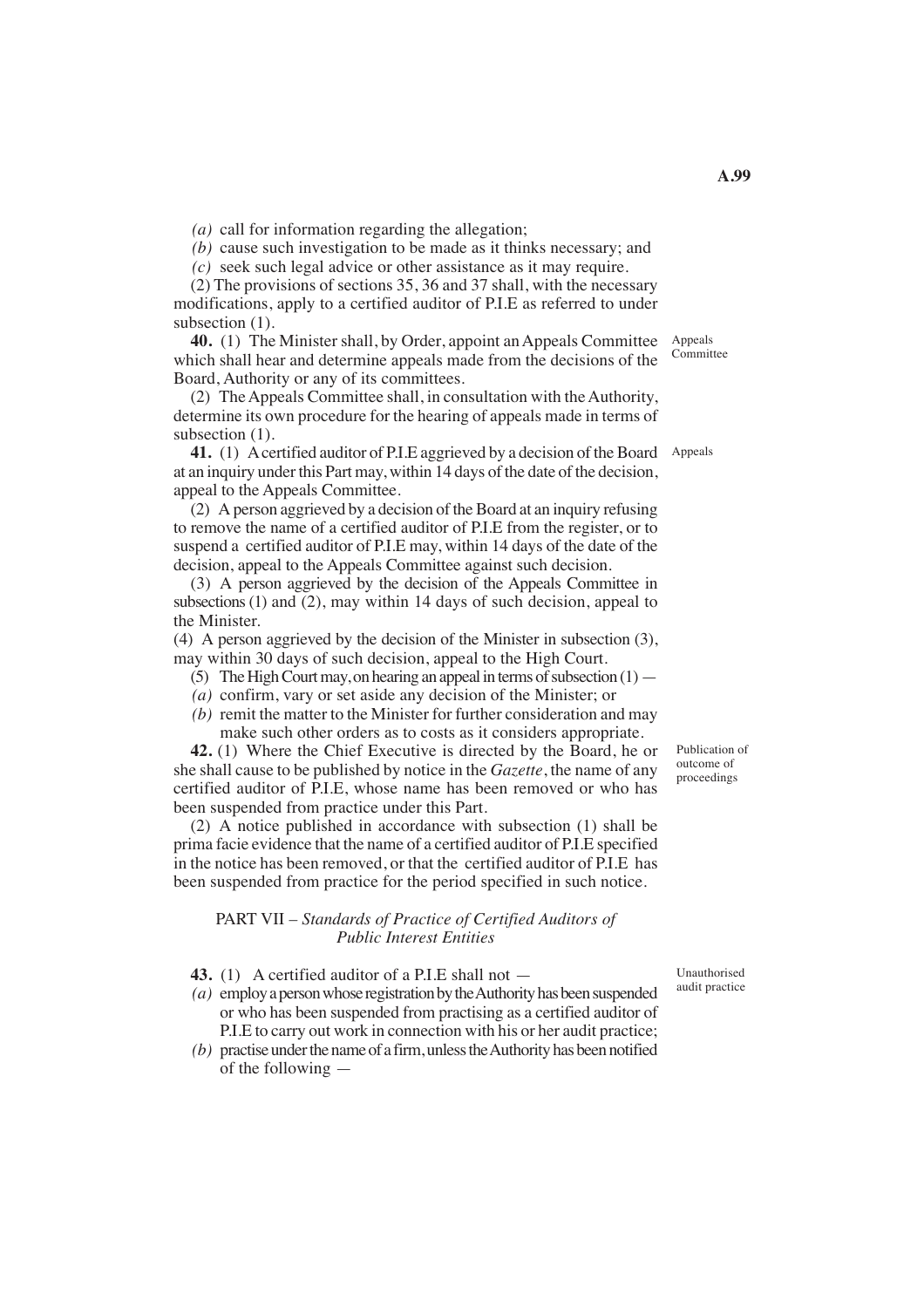- (i) in the case of a partnership, of the last names and initials of the partners of the firm, or
- (ii) where the name of the firm is similar to, or includes the name of a regional or international network, or where the name of the firm mentions that it is part of a network in its letterhead or any other document, the nature of such association or relationship with the regional or international network; and
- *(c)* sign any account, statement, report or other document which purports to represent work performed by a certified auditor of P.I.E, unless he or she is satisfied and is prepared to take full responsibility for the work done.

(2) A person who fails to comply with subsection (1) shall be liable to a fine not exceeding P500 000.

**44.** (1) Where an auditor reports on the financial statements of a public interest entity that he or she has audited the accounts, the auditor shall express a clear written opinion in accordance with the requirements of the applicable auditing standards, this Act and other relevant enactments.

(2) A certified auditor of P.I.E shall, in his or her report, express an opinion unless the auditor has compiled the report using the auditing standards issued by the Authority pursuant to section 53.

(3) Where the annual report of a public interest entity discloses the extent of compliance with any regulatory requirements to which the entity or its officers and directors are subject, the auditor shall report whether the disclosure is consistent with such other regulatory requirements.

**45.** (1) Where, during the course of an audit of a public interest entity, a certified auditor of P.I.E is satisfied, or has reason to believe, that a material irregularity has taken, or is taking place, such auditor shall, without delay —

- *(a)* notify, in writing, the officers and all the members of the board of the public interest entity of the irregularity, by giving particulars of the irregularity; and
- *(b)* request every person referred to in paragraph *(a)*, either individually or collectively, to —
	- (i) acknowledge receipt, in writing, of the notice, and
	- (ii) take such actions as he or she may deem necessary.

(2) The certified auditor of P.I.E shall, within 30 days of the issuance of the notice referred to in subsection (1) *(a)*, notify the Authority, and any other relevant regulatory body as may be prescribed by the rules, of the material irregularity referred to in subsection (1), together with such other information as he or she deems fit, unless the auditor is satisfied that the officers or the members of the board of the public interest entity referred to in subsection (1), have taken adequate steps to remedy the irregularity.

**46.** (1) A certified auditor of P.I.E shall independently carry out his or her functions and shall not —

*(a)* act in any manner contrary to any code of professional conduct and ethics adopted by the Authority or the Institute to govern the accountancy profession; or

Auditor's report and opinion

Material irregularity

**A.100**

Independence of auditor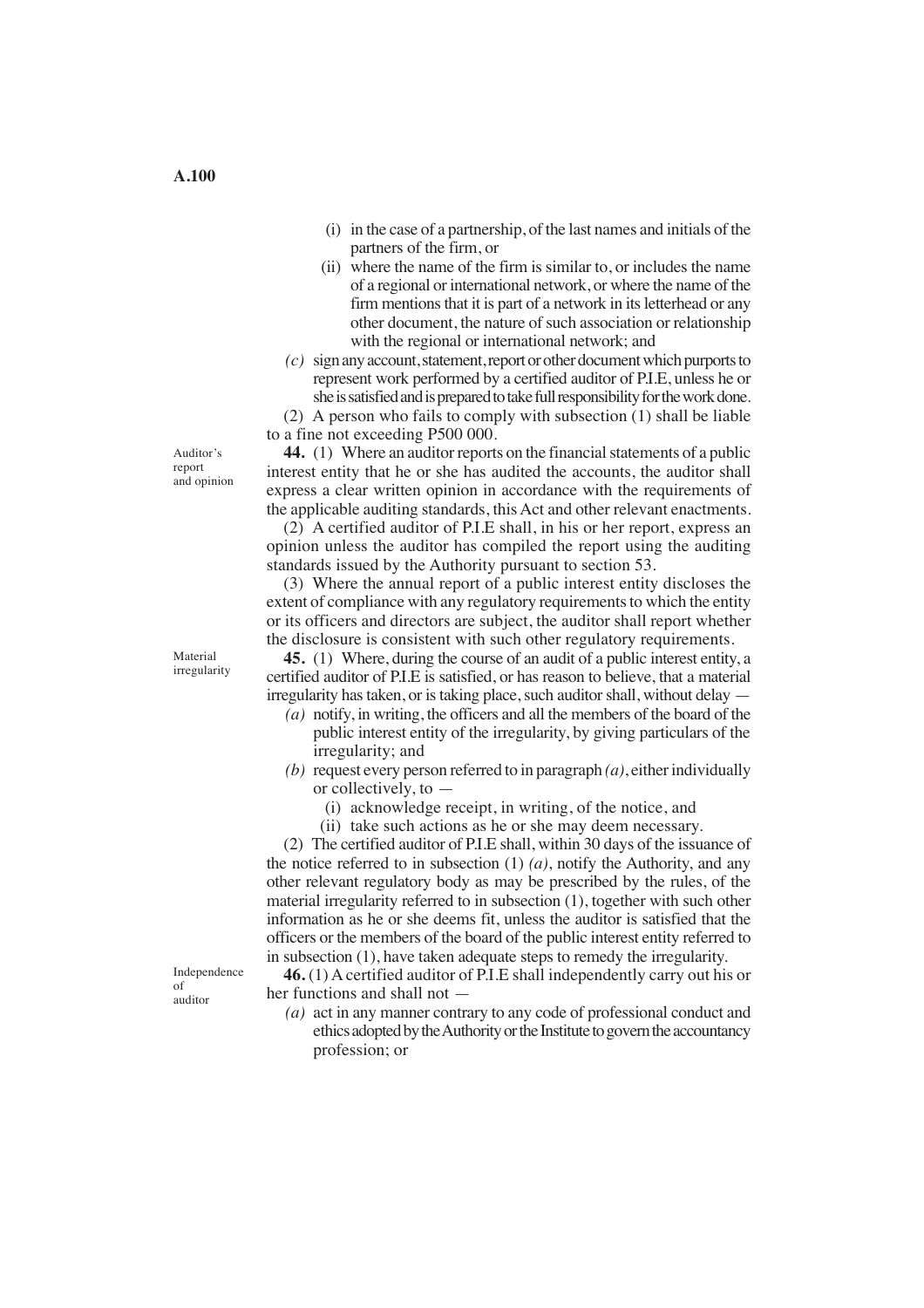*(b)* engage in any activity that is likely to impair his or her professional independence as an auditor, whether independence in appearance or independence of mind.

(2) A certified auditor of P.I.E who contravenes any requirement under subsection (1) shall be subject to disciplinary proceedings of the Authority and liable to sanction by the Authority in accordance with section 48.

**47.** Where a certified auditor of P.I.E or firm considers that it may have a conflict of interest or lack professional independence in relation to an entity for which such auditor or audit firm has been engaged as a certified auditor of P.I.E or firm, such auditor or audit firm shall withdraw from auditing that entity.

**48.** Where a certified auditor of P.I.E has committed a contravention of this Act or any rule issued under this Act, the Authority may do any or all of the following —

- *(a)* issue a warning to the certified auditor of P.I.E;
- *(b)* require the certified auditor of P.I.E to adopt prescribed steps; *(c)* require the certified auditor of P.I.E to undergo training to improve
- his or her capacity to provide high quality audit services; or *(d)* impose a fine not exceeding P100 000.
- 

# PART VIII – *Accreditation and Oversight of the Botswana Institute of Chartered Accountants*

**49.** (1) For purposes of this section "public interest obligation" means the responsibility that the Institute and its members have to discharge its functions in the interest not only of its principals but also in the interest of the community as a whole, as may be determined by the Authority from time to time in its rules.

- (2) The Authority shall ensure that the Institute —
- *(a)* fulfils its public interest obligations;
- *(b)* maintains and promotes the highest standards of professional and business conduct; and
- *(c)* develops the accountancy profession and accomplish the other public interest objectives set forth in its constitution.

(3) The Institute shall furnish the Authority, within six months of the end of its financial year —

- *(a)* an Annual Report of its activities regarding the fulfilment of its public interest obligations; and
- *(b)* an assessment or review of performance indicators set forth in the rules.

(4) If the Authority finds that the Institute is not meeting, or has not met its public interest obligations to —

- *(a)* maintain high professional standards;
- *(b)* develop the accounting profession; or

*(c)* accomplish the other public interest objectives set forth in its constitution, the Authority may,

Public interest oversight of Institute

Conflict of interest

Sanctions of certified auditor of public interest

entity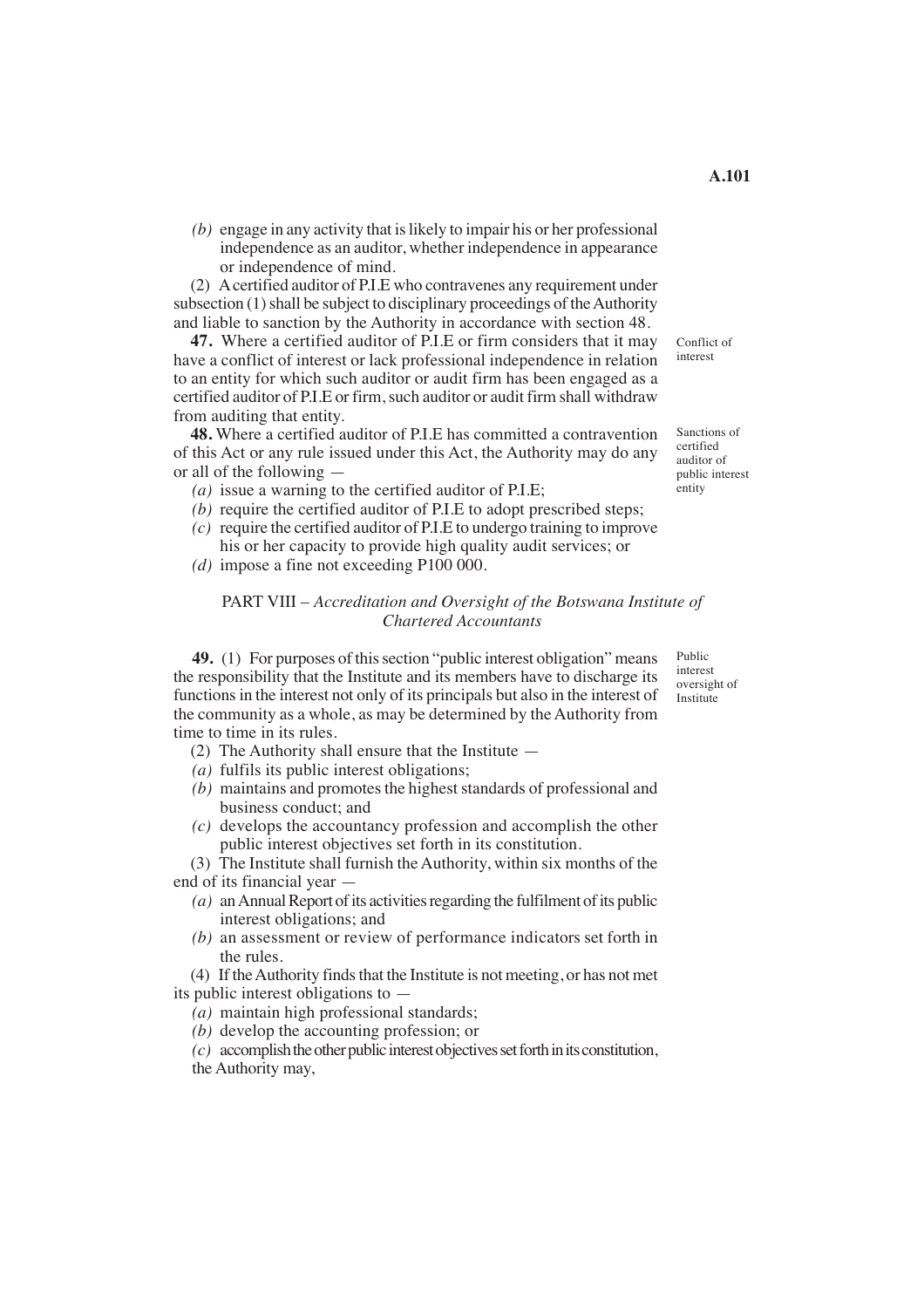upon 30 days written notice to the Institute, assume the functions of the Institute until it is satisfied that the Institute has instituted practices and procedures that will enable it to successfully discharge its responsibilities.

(5) The Authority may, with the approval of the Minister, recover from the Institute all or part of the expenses necessarily incurred in connection with assumption of the functions of the Institute under this section.

**50.** (1) The Authority shall accredit the Institute as a professional accountancy body, upon application attached by evidence that the Institute is a member of the International Federation of Accountants and is in compliance with its membership obligations.

(2) The Institute shall not establish a branch of the accountancy profession unless it has obtained accreditation from the Authority for the particular purpose.

(3) To qualify for accreditation, the Institute or a branch of the accountancy profession shall demonstrate to the satisfaction of the Authority that —

- *(a)* the Council of the Institute has passed a resolution to establish the branch, before the application for accreditation of the branch by the Authority;
- *(b)* it complies with the requirements for professional development and achievement of professional competence in line with international best practice;
- *(c)* it has appropriate mechanisms for ensuring that its members participate in continuing professional development in line with international best practice;
- *(d)* it has mechanisms to ensure that its members are disciplined where appropriate;
- *(e)* it keeps a register or registers of its members in the form prescribed by the Board of the Authority, or by the Council of the Institute; and
- *(f)* it meets any other requirements as stipulated by the Authority in line with international best practice.

(4) To retain its accreditation, the Institute or a branch of the accountancy profession shall, at least once a year, at a time to be prescribed by the Authority, satisfy the Authority that it continues to comply with the requirements for accreditation as provided in subsection (3).

**51.** (1) The Authority may, where it has decided to cancel the accreditation of a branch of the accountancy profession —

- *(a)* give written notice to the Institute and branch, of its intention to cancel the accreditation of the concerned branch of the accountancy profession stating the reasons for such cancellation; and
- *(b)* afford the Institute and branch a period of not less than 21 days and not more than 30 days in which to submit grounds for its accreditation not to be cancelled.

Accreditation of Institute and branches of the accountancy profession

Cancellation of accreditation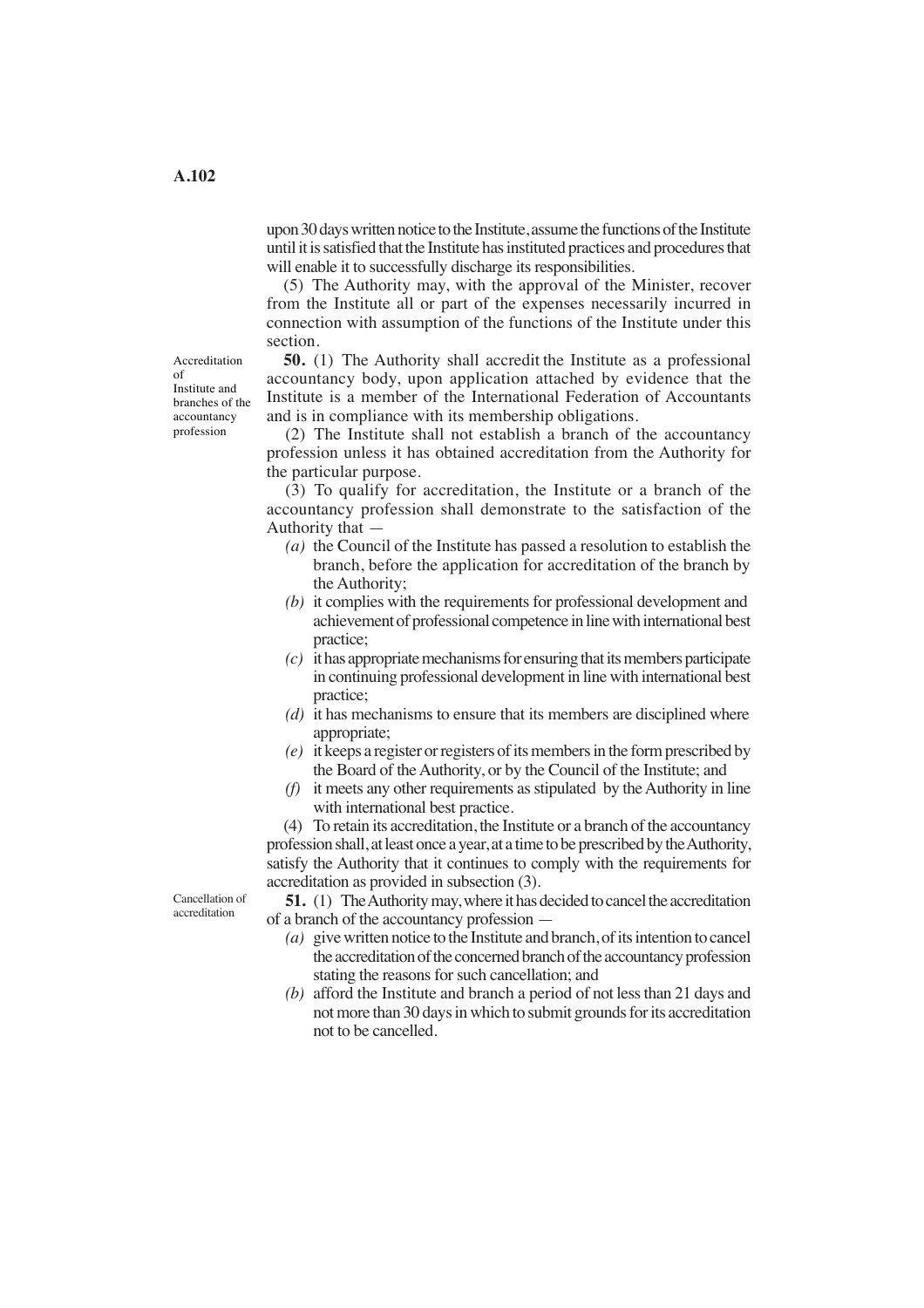(2) If the Authority considers that cancellation of accreditation would not be in the best interests of the public, the accounting and auditing profession or the members of particular branch of the accountancy profession, it may extend the accreditation on such conditions as it considers appropriate.

(3) The accreditation of a branch of accountancy profession shall lapse automatically if it —

- *(a)* ceases to exist; or
- *(b)* fails to pay any prescribed fee or portion thereof within the period prescribed by the Authority.

## PART IX – *Setting of Standards and Monitoring*

**52.** (1) The Authority shall —

- *(a)* adopt, issue, and keep up-to-date financial reporting standards for public interest entities, and ensure that they are consistent with the International Financial Reporting Standards and interpretations issued by the International Accounting Standards Board; and
- *(b)* issue appropriate interpretations and implementation guidelines to facilitate common adoption of standards by public interest entities.

(2) The Authority shall specify in the financial reporting standards the minimum requirements for recognition, measurement, presentation and disclosure in annual financial statements, consolidated financial statements or other financial reports that every public interest entity shall comply with in the preparation of financial statements and reports.

(3) The Authority shall adopt, issue and keep up-to-date a separate simplified financial reporting framework and standards for small and medium enterprises in conformity with international best practice.

(4) The Authority may define in its rules certain micro enterprises that shall be exempt from the standards issued pursuant to subsection (3).

(5) The Authority may, with the approval of the Minister, participate in cooperative arrangements with —

- *(a)* qualified agencies of other governments, including their regulatory agencies;
- *(b)* regional and subregional accountancy bodies; or

*(c)* international accountancy bodies, and other international institutions, in the development of financial reporting, accounting and auditing standards to assist it in performing the functions described in subsections (1), (2) and (3).

**53.** (1) The Authority shall adopt, issue and keep up-to-date auditing standards and ensure that they are consistent with international auditing, assurance and ethics pronouncements of the International Federation of Accountants.

(2) The Authority shall adopt, issue and keep up-to-date separate auditing standards that conform to international practice best for certified auditors registered under the Accountants Act.

Financial reporting standards

Auditing standards

Act No. 12 of 2010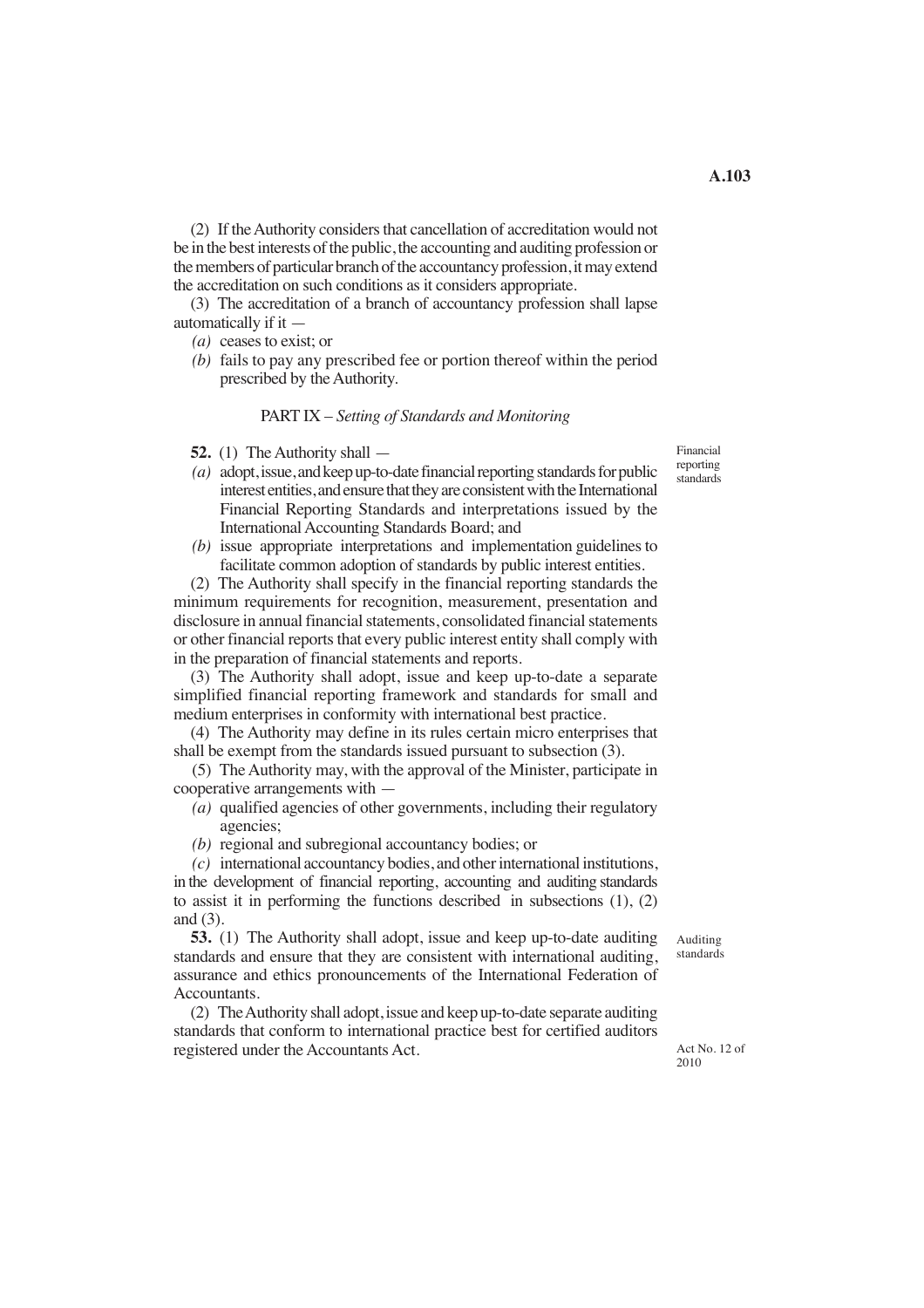(3) The Authority may issue rules and guidelines for the purpose of implementing the auditing standards adopted by it.

(4) Every certified auditor for P.I.E shall, in the exercise of his or her profession, comply with —

- *(a)* such minimum requirements as shall be specified by the Authority as minimum requirements for providing auditing and assurance services; and
- *(b)* any rule, regulation, code or guideline issued under this Act.

(5) Every certified auditor shall, in the exercise of his or her profession, comply with such minimum requirements as may be specified by the Authority in the separate auditing standards for certified auditors.

(6) The Authority may, with the approval of the Minister, utilise the Institute to participate in cooperative arrangements with —

- *(a)* qualified agencies of other governments, including their accountancy regulatory agencies; or
- *(b)* regional and subregional accountancy bodies and other international accountancy bodies,

to assist it in performing the functions described in subsections (1), (2) and (3).

**54.** (1) Where the Authority intends to publish or amend any financial reporting standard or any auditing standard, it shall cause a notice to be published in —

- *(a)* the Authority's website; and
- *(b)* not less than two leading daily newspapers of national circulation, for three consecutive days, and shall invite comments from all interested persons.

(2) A person who wishes to submit a comment shall, within 60 days of the last date of the publication specified in subsection (1), submit his or her comments in writing to the Authority.

(3) The Authority may, in deciding whether to approve the standards or their amendments, have regard to any comment submitted under subsection (2).

**55.** Where any public interest entity or other entity is required to prepare any financial statement or report under a particular enactment, it shall ensure that the financial statement or report is in compliance with the —

- *(a)* financial reporting requirements of any other relevant enactment;
- *(b)* financial reporting standards issued by the Authority under section 52;
- *(c)* rules made under this Act; and
- *(d)* codes, rules or regulations of the Authority with the ultimate objective of protecting the interest of the general public and investors.

**56.** (1) Where a public interest entity or other entity is required under any enactment to file its financial statements and reports with a Government department or authority, the Authority or any officer of the Authority may review the financial statements and reports of a public interest entity filed with the Government department or authority, to determine whether the financial statements and reports are in compliance with this Act;

Compliance by public interest entities and others

Publication standards

**A.104**

Monitoring of financial statements and

reports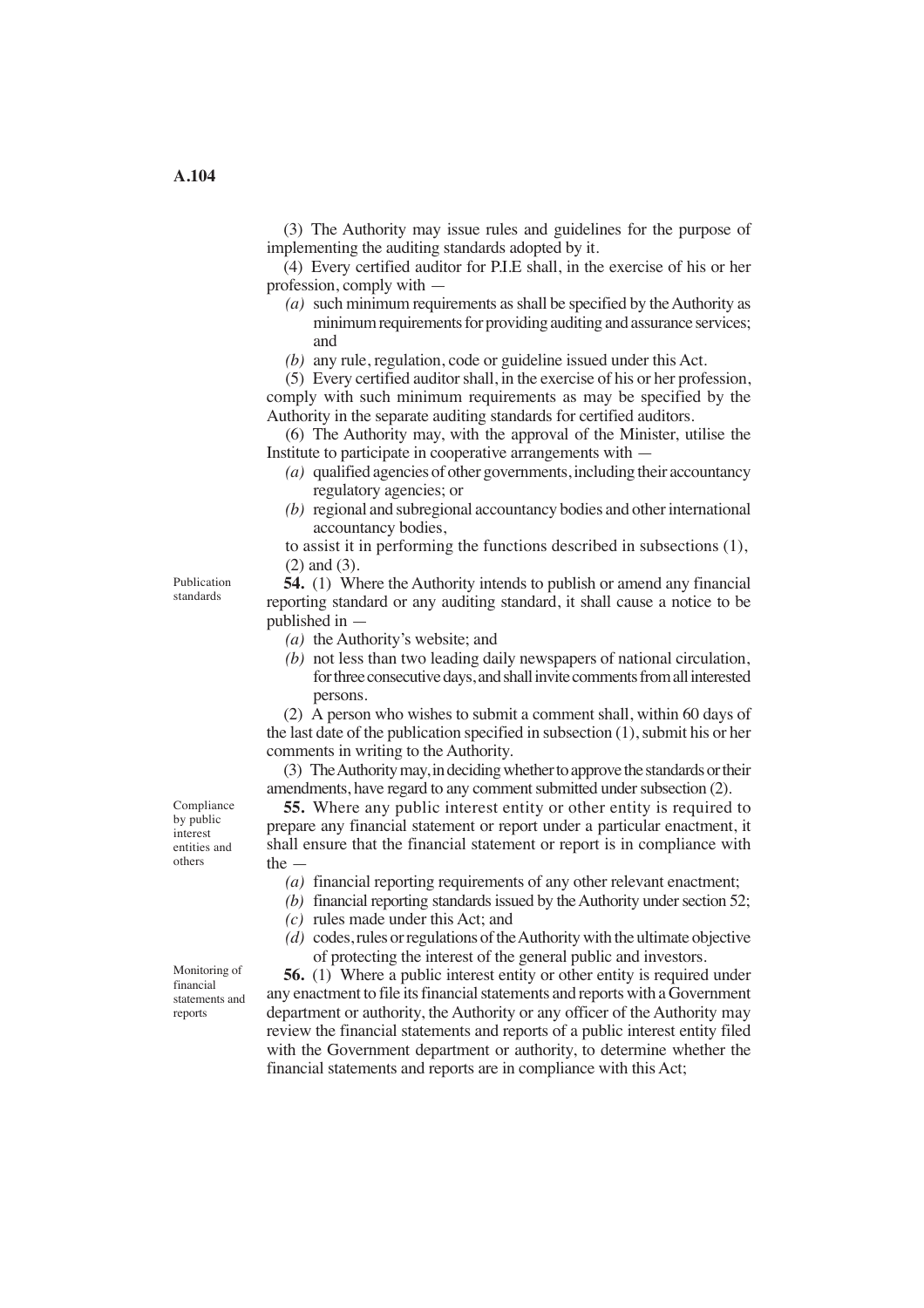(2) The financial statements and reports of a public interest entity filed with the Botswana Unified Revenue Service shall be exempted from the right to review accorded in terms of subsection (1).

(3) A Government department or authority referred to in subsection (1) may, at the request of the entity, for good cause shown, remove any confidential information or trade secrets from the financial statement or report filed with the Authority.

(4) The Authority, or any officer authorised by it in writing, may seek further information or clarification from —

- *(a)* any officer or director of a public interest entity;
- *(b)* any employee of a public interest entity responsible for preparing the financial statements and reports; and

*(c)* any auditor or audit firm responsible for the audit of the financial statements of that public interest entity.

(5) Where a public interest entity or other entity files any annual financial statement or report with any Government department or authority, the entity shall also file a copy of the financial statement and report with the Authority, in such manner as may be required in the rules.

(6) The Authority may require the filing of the financial statement or report to be accompanied by such fees and such information as it deems fit.

- (7) The Authority may impose a fine not exceeding P20 000 —
- *(a)* for each failure of a public interest entity or other entity to file a copy of its financial statements and reports with the Authority;
- *(b)* for each failure of a public interest entity to file with the Authority financial statements and reports that have been audited by a certified auditor of P.I.E or firm:
- *(c)* on every officer who is responsible for the failure of a public interest entity or other entity to file a copy of its financial statements and reports for every day during which the default continues;
- *(d)* on every officer who is responsible for the failure of a public interest entity to file financial statements and reports that have been audited by a certified auditor of P.I.E or firm; or
- *(e)* for each wilful refusal of a public interest entity or other entity, its officers, employees or auditors, to provide further information or clarification in response to request pursuant to subsection (4).

(8) If an officer, director, employee of a public interest entity, or an auditor of a public interest entity, without reasonable cause, conceals information or refuses to provide further information or clarification, he or she commits an offence and is liable to a fine not exceeding P100 000 or to imprisonment for a term not exceeding two years, or to both.

(9) The Minister may, by notice published in the *Gazette*, exempt any public interest entity from the provisions of this section.

**57.** (1) The Authority, or any officer, other accountancy regulatory agencies in other countries, regional and subregional accountancy bodies and other international accountancy bodies authorised by the Authority in writing, may review the practice of a certified auditor of P.I.E and, for that purpose, is authorised to —

Practice review of auditors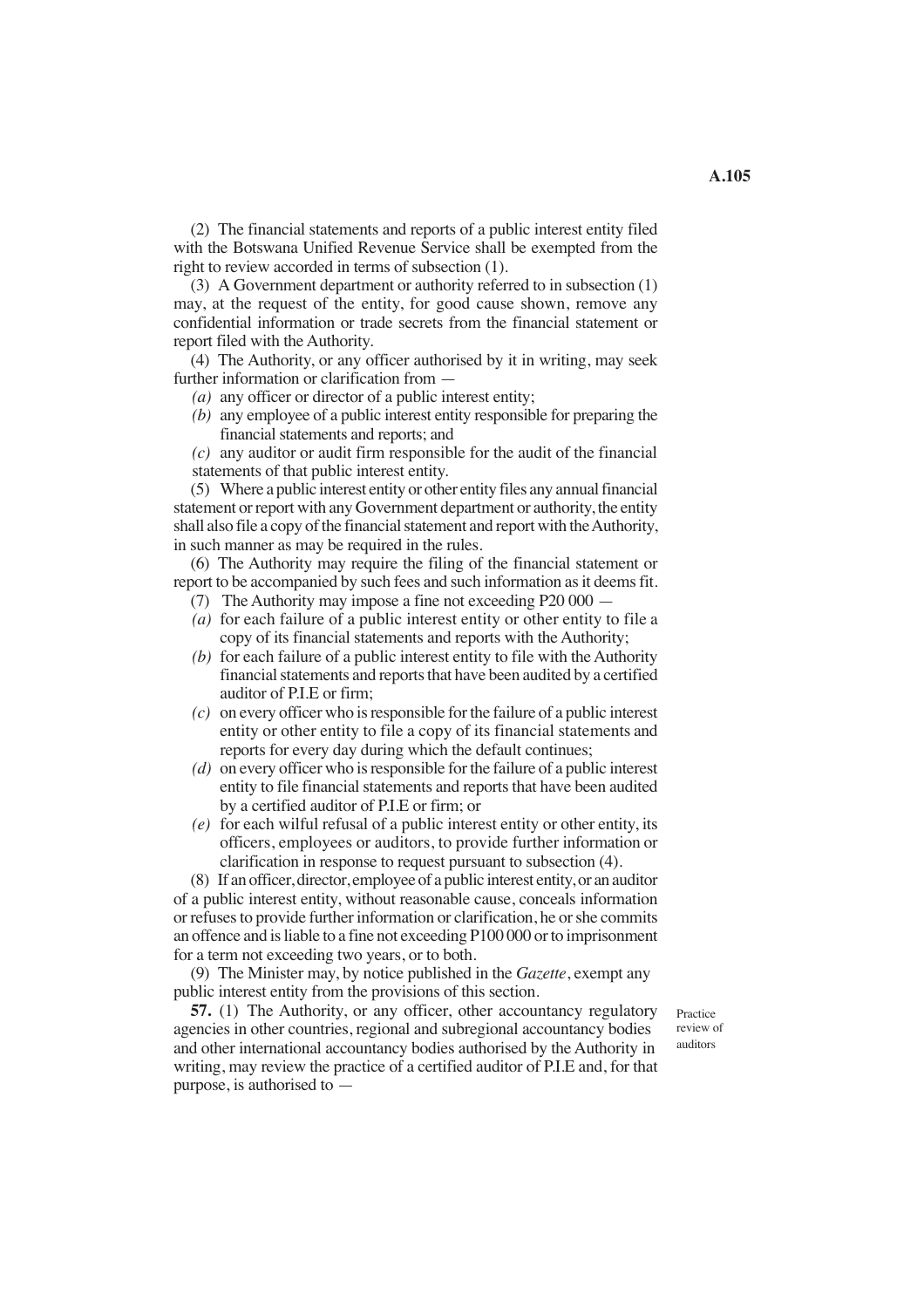- *(a)* inspect any relevant book, audit working papers and files, document and record in the possession, or under the control of the certified auditor of P.I.E, his or her partner, employee or associated persons and make copies of or take any abstract of or extract from any such book, document and record; and
- *(b)* seek information or clarification from any partner, employee or associated person of the certified auditor of P.I.E.

(2) Subject to the provisions of subsection (3), every auditor, his or her partner, employee or associated persons shall, at the request of the Authority, or any officer authorised by it in writing, produce any relevant book, audit working papers and files, document or record in his or her possession or under his or her control for the purposes of subsection (1).

(3) A certified auditor of a public interest entity, a partner, employee or associated person of such certified auditor who, without reasonable cause, conceals information or fails or refuses to produce any relevant book, document or record in his or her possession or under his or her control pursuant to a request made in accordance with subsection (2) commits an offence and is liable to a fine not exceeding P100 000 or to imprisonment for a term not exceeding two years, or to both.

**58.** (1) The Authority, or any officer, accountancy regulatory agencies of other countries, regional and subregional accountancy bodies and other international accountancy bodies, authorised by the Authority in writing, may investigate or cause to be investigated on behalf of the Authority —

- *(a)* any complaint of dishonest practice, negligence, professional misconduct, or malpractice made against a certified auditor of P.I.E or firm;
- *(b)* any breach of the Code of Professional Conduct and Ethics by a certified auditor of P.I.E;
- *(c)* any material irregularity notified to it pursuant to section 44; or
- *(d)* any failure to provide reports or documents required by section 56.
- (2) Where the Authority investigates a complaint —
- *(a)* it shall notify the auditor whose conduct, act or omission is under investigation, of the nature of the complaint;
- *(b)* it may summon and hear the auditor, his or her partner, employee or associated persons;
- *(c)* it may summon and hear witnesses;
- *(d)* it may call for relevant documents and make such copies thereof as it thinks fit; and
- *(e)* it may review any financial statement and report filed with any Government department or authority.

(3) Every public interest entity, its officers or auditor, the partner or employee of the auditor or associated persons to such auditor shall, subject to the provisions of subsections (4) and (5), produce any relevant book, audit working papers or files, record or document in his or her possession or under his or her control to the Authority where the Authority is conducting an investigation for the purposes of subsection (1).

**A.106**

Power of investigation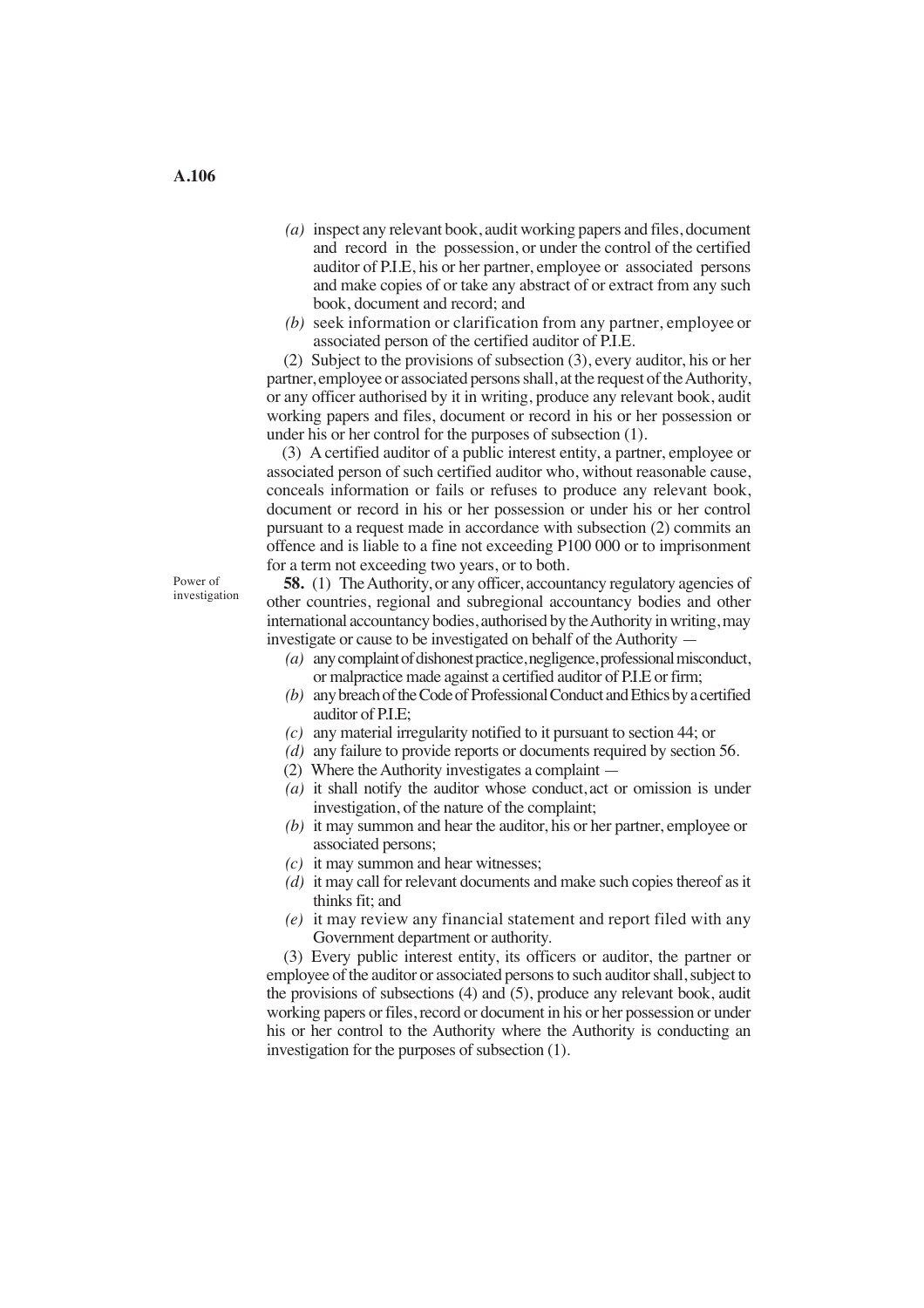(4) If an officer, director, employee of a public interest entity, or an auditor of a public interest entity without reasonable cause conceals information or fails or refuses to produce any relevant book, document or record in his or her possession or under his or her control pursuant to a request made in accordance with subsection (3), he or she commits an offence and is liable to a fine not exceeding P100 000 or to imprisonment for a term not exceeding two years, or to both.

(5) A person may refuse to answer a question put to him or her, or refuse to furnish any information, document, record or book, where the answer to the question or the production of the document, record or book might tend to incriminate him.

(6) Nothing in this section shall be taken to compel the production by the auditor, his or her partner, employee or associated persons, the public interest entity or its officers of any book, document, record or any other material containing —

*(a)* any information which is confidential under the Companies Act or any other law for the time being in force; and

*(b)* privileged communication by or to a legal practitioner in that capacity, except in so far as the disclosure of the information is made according to the law.

(7) The Authority shall refer the findings of any investigation under subsection (1) to the enforcement committee for review and a recommendation of the appropriate sanction to be imposed.

**59.** (1) Where the Authority reaches a final decision under sections 52 and 53, to the effect that a public interest entity or other entity has failed to comply with any financial reporting and auditing standard, code or guideline issued under this Act, and with such other financial reporting and auditing standards as may be specified under the relevant enactments, the Authority may either issue a warning to the entity or serve a notice on the entity for an immediate restatement of its financial statements or report, or do both.

(2) Where a notice is served on a public interest or other entity under subsection (1), it shall, within 30 days of the service of the notice, restate its financial statements or reports and resubmit them to the Authority and to the Government department or authority.

(3) Any public interest or other entity which fails to comply with the notice referred to in subsection (2) shall be liable to a fine not exceeding P50 000 imposed by the Authority, or the Authority may refer the matter to the relevant Government department or authority for appropriate action.

(4) In the event that the Authority finds that an officer wilfully failed to comply with either subsection (1) or (2) or was responsible for a serious distortion of the public interest entity or other entity's financial statements or reports, the Authority may —

- *(a)* impose a fine not exceeding P20 000 on that responsible officer;
- *(b)* suspend or disqualify that responsible officer from serving in that capacity for that or any other public interest entity; and

Sanctions of public interest and other entities, and their officers

Cap. 42:01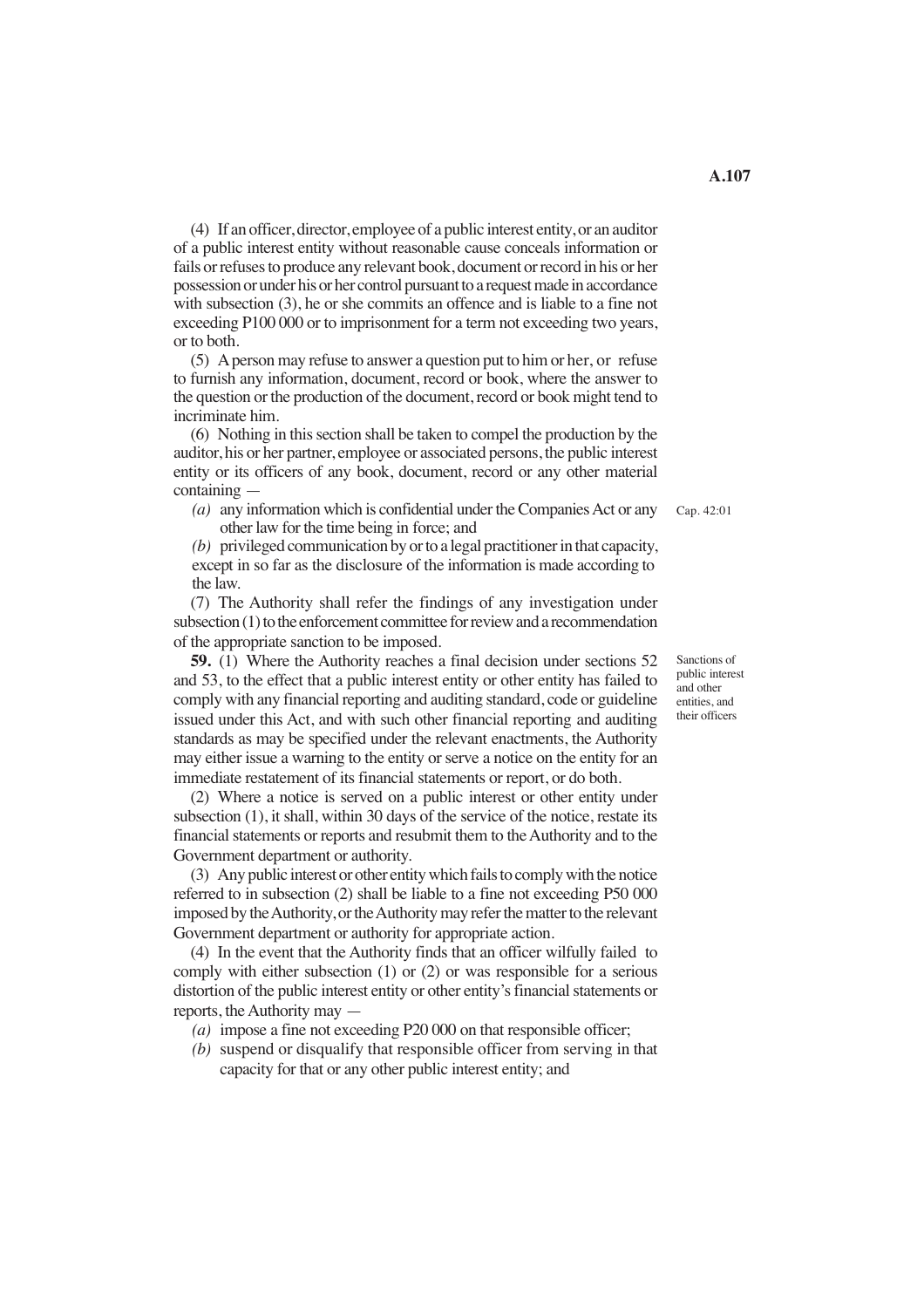*(c)* refer the matter to any other relevant Government department or agency for appropriate action.

(5) Where the Authority finds that an officer of a public interest entity or other entity who wilfully failed to comply with either subsection (1) or (2) or was responsible for a serious distortion of the entity's financial statements or reports, is a certified auditor, it shall refer information about the contravention to the Institute for appropriate disciplinary action.

(6) A person commits an offence and is liable to a fine not exceeding P500 000 or to imprisonment for a term not exceeding 10 years, or to both, if he or she knowingly and wilfully aids, abets, assists, incites or induces another person to prepare or issue an inaccurate or materially misleading financial statement or financial report.

#### PART X – *Financial and accountability provisions*

Revenues of Authority

- **60.** (1) The revenues of the Authority shall consist of —
- *(a)* such monies as may be appropriated by the National Assembly;
- *(b)* fees that the Authority may charge for services it may render;
- *(c)* money paid in respect of fines imposed by the Authority under this Act;
- *(d)* grants and donations that the Authority may receive;
- *(e)* income that the Authority may receive from investments, rentals, sale of land and buildings; and
- *(f)* such other sources as may be approved by the Government.

(2) The Authority shall use the funds acquired under subsection (1) to meet the costs incurred in its operations and shall use any surplus accrued for such purpose as it may determine, with the approval of the Minister.

**61.** (1) The Authority shall prepare, in such form and at such time, not later than three months before the commencement of each financial year, as may be prescribed —

- *(a)* a budget in respect of the next ensuing financial year that sets forth the Authority's estimated receipts and expenditures and the sums which are likely to be required by it from the Government during the next ensuing financial year and forward;
- *(b)* a business plan and its strategy and activity programme; and
- *(c)* a certification by the Chief Executive and any other senior officer in charge of accounting and finance functions of the Authority, that the budget represents a fair and reasonable projection of the income and expenditure of the Authority,

copies of which shall be submitted to the Minister for consideration and approval of the sums shown in the budget to be required from the Government.

**62.** The financial year of the Authority shall be a period of 12 months commencing on the 1st day of January and ending on the 31st day of December of every year.

**63.** The Authority may, as may be prescribed, impose fines against any contravention of the provisions of this Act.

Annual estimates

Financial year

Imposition of fines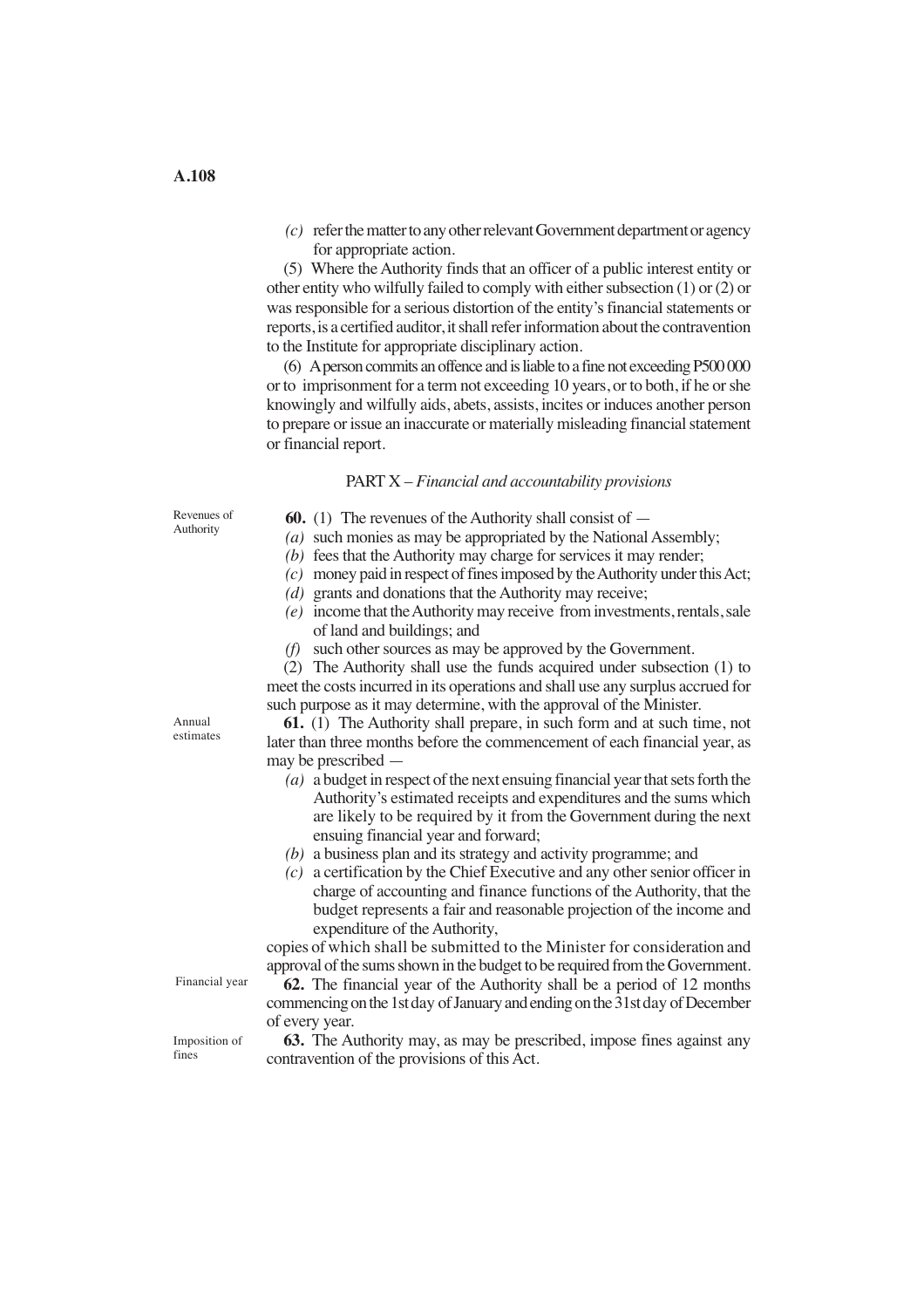**A.109**

**Charges** 

**64.** (1) The Authority may prescribe charges to be paid to the Authority in respect of services provided by it.

(2) Without limiting the generality of subsection (1), the services and facilities that the Authority may charge for, include —

- *(a)* the annual registration of public interest entities;
- *(b)* the submission of financial statements and reports to it;
- *(c)* registering certified auditors of public interest entities;
- *(d)* registering firms for certified auditors of public interest entities;
- *(e)* performing inspections and reviewing audits;
- *(f)* accreditation of a branch of accountancy profession;
- *(g)* filing appeals to the full Board; and
- *(h)* any other services provided by the Authority.

**65.** (1) The Authority shall keep and maintain proper books of accounts and records of accounts in respect of every financial year relating to the assets, liabilities, income and expenditure of the Authority, and shall prepare, in each financial year, a statement of such accounts.

(2) The accounts of the Authority in respect of each financial year shall, within three months of the end thereof, be audited by an auditor appointed by the Board and approved by the Minister.

(3) A person shall not be qualified to be appointed as an auditor where he or she is  $-$ 

- *(a)* a member of the Board; or
- *(b)* a partner of a member of the Board.

(4) In default of an appointment under subsection (2), the Board shall appoint another auditor.

(5) An auditor appointed under subsection (2) shall report in respect of the accounts for each financial year, in addition to any other matter on which the auditor considers it necessary to comment on, whether or not —

- *(a)* the auditor has received all information and explanations which, to the best of the auditor's knowledge and belief, were necessary for the performance of the auditor's duties;
- *(b)* the accounts and related records of the Authority have been properly kept;
- *(c)* the Authority has complied with all the financial provisions of this Act with which it is its duty to comply; and
- *(d)* the statement of accounts prepared by the Authority was prepared on a basis consistent with that of the preceding year and represents a true and fair view of the transactions and financial affairs of the Authority.

(6) The report of the auditor and a copy of the audited accounts shall, within 14 days of the completion thereof, be forwarded to the Authority by the auditor.

**66.** (1) The Authority shall prepare for each financial year, a financial report which shall consist of —

Financial and annual report

*(a)* balance sheets and other financial statements for the year, including statements of accounts specified in section 65, as required by applicable accounting standards;

Accounts and audit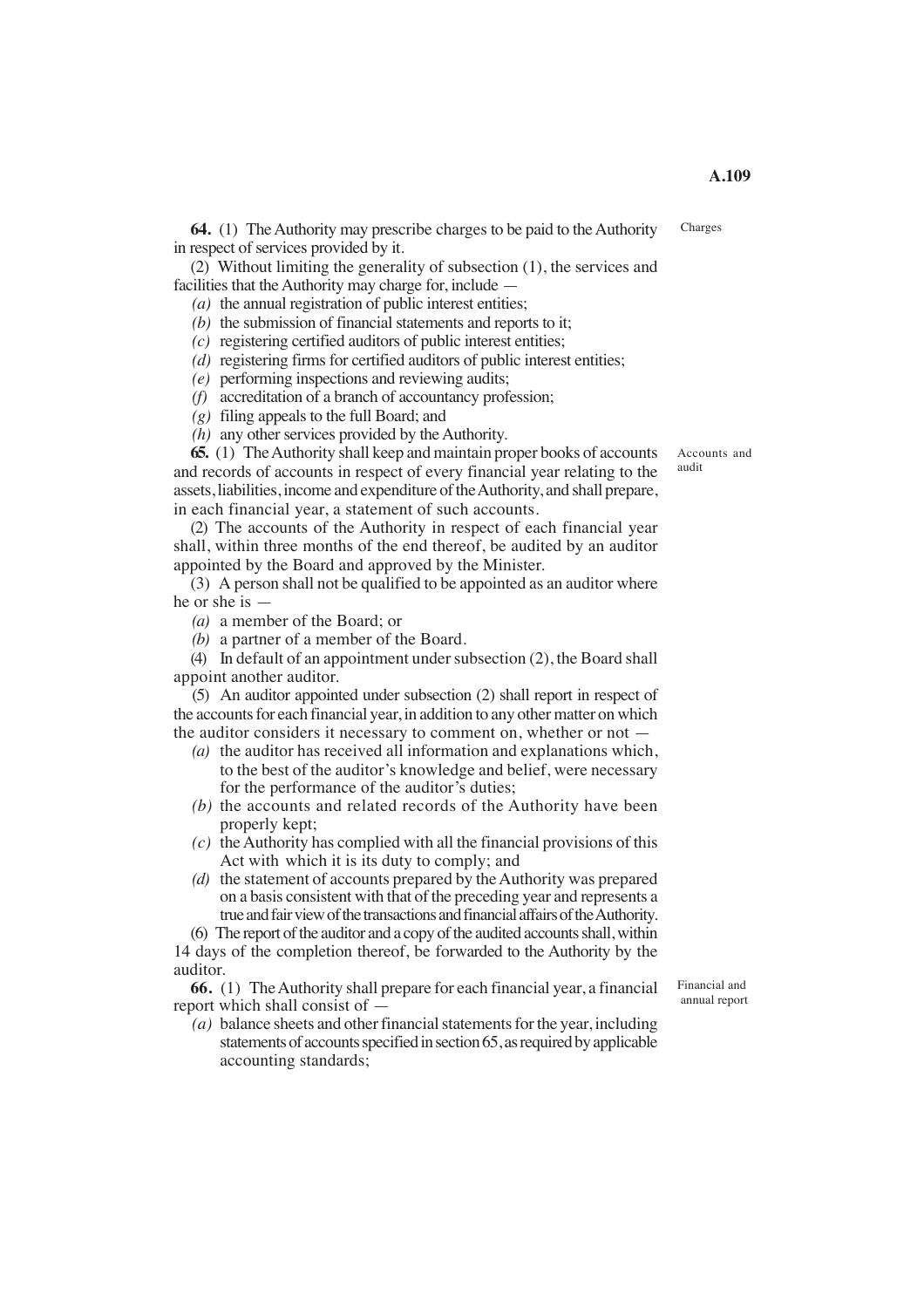- *(b)* notes to the financial statements, as required by applicable accounting standards; and
- *(c)* an annual report.

(2) The financial report shall include all information necessary to give a true and fair view of the financial position and performance of the Authority.

(3) The annual report for a financial year shall report on the Authority's operations and affairs during the year.

(4) The financial report shall be caused to be audited by such auditor and in the same manner as stipulated for the statement of accounts in section 65.

(5) The auditor shall audit the financial report and make a report to the Authority whether, in his or her opinion, the financial report gives a true and fair view of the state of affairs of the Authority as at the end of the financial year to which it relates, and where the auditor is not of that opinion, the report shall state the reason.

**67.** (1) The Authority shall, within a period of six months of the end of the financial year, submit, to the Minister, a comprehensive report on the operations of the Authority during that year, the financial report, together with the auditor's report and the accounts audited under section 65.

(2) A report compiled in accordance with subsection (1), the financial report and the auditor's report shall be laid before the National Assembly within three months of its receipt, or as soon as practicable thereafter.

**68.** The Authority shall cause to be conducted, by an independent auditor, a performance audit of its operations at intervals of a period not exceeding three years.

#### PART XI *– Miscellaneous provisions*

**69.** No matter or thing done or omitted to be done by a member or staff of the Authority shall, if the matter or thing is done or omitted to be done in good faith, in the course of the operations of the Authority, render a member or staff personally liable to an action, claim or demand.

**70.** (1) A person who knowingly and wilfully makes a false statement, or amisleading statement, with a view to gaining any advantage, concession or privilege under this Act, whether for himself or for any other person, commits an offence and is liable to a fine not exceedingP250 000 or to imprisonment for a term not exceeding five years, or to both.

(2) A certified auditor of P.I.E or partner in a firm for certified auditors of P.I.Es, who knowingly employs or engages any person as a certified auditor of P.I.E who was registered and —

- *(a)* whose name has been removed from the register and has not been restored; or
- *(b)* who has been suspended from registration in terms of this Act, during the period of suspension, save with the prior written consent of the Authority, which consent may be given for such period and subject to such conditions as the Authority may determine,

commits an offence and is liable to a fine not exceeding P500 000 or to imprisonment for a term not exceeding 10 years, or to both.

(3) Any certified auditor of P.I.E, Board member and employee of the Authority who contravenes or fails to comply with the provisions of this Act or rules made under this Act commits an offence and is liable to a fine not exceeding P500 000 or to imprisonment for a term not exceeding 10 years, or to both.

Submission of reports to Minister

Performance audit

Indemnity

Offences and penalties